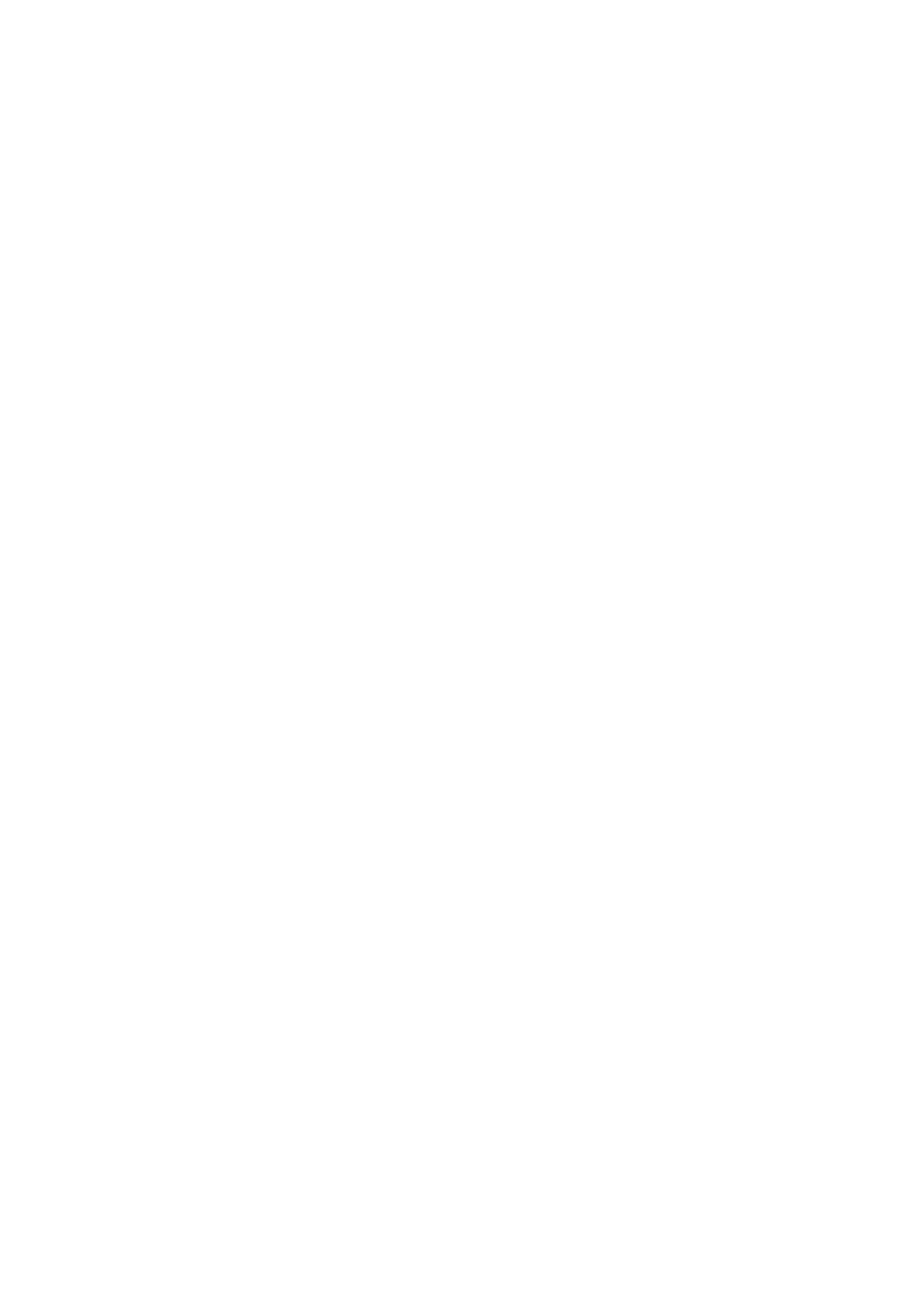

# M20 Junction 10a TR010006

## **Applicant Responses to Kent County Council and Ashford Borough Council DCO Comments**

**Planning Act 2008 Infrastructure Planning (Applications: Prescribed Forms and Procedure) Regulations 2009**

Volume 14.2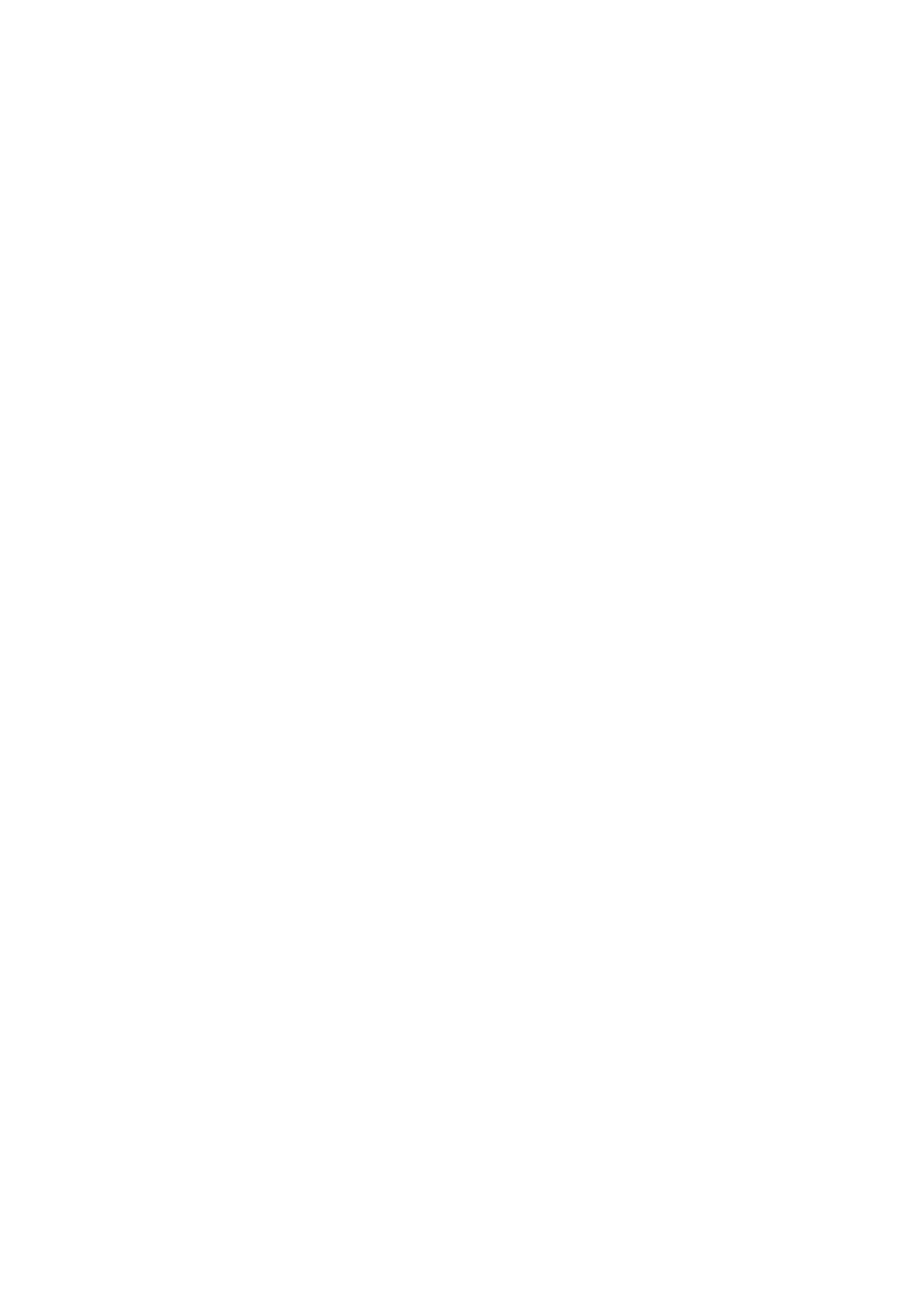#### M20 Junction 10a TR010006

#### Applicant Responses to Kent County Council and Ashford Borough Council DCO **Comments**

### Issue and revision record

Sweco

Burges Salmon

| Revision | D |
|----------|---|
|          |   |

A May 2017 Mott MacDonald

Burges Salmon Mott MacDonald Sweco

ate **Originator** Checker Approver Description

Highways England DCO submission (deadline 7)

This document is issued for the party which commissioned it and for specific purposes connected with the above-captioned project only. It should not be relied upon by any other party or used for any other purpose.

We accept no responsibility for the consequences of this document being relied upon by any other party, or being used for any other purpose, or containing any error or omission which is due to an error or omission in data supplied to us by other parties

This document contains confidential information and proprietary intellectual property. It should not be shown to other parties without consent from us and from the party which commissioned it.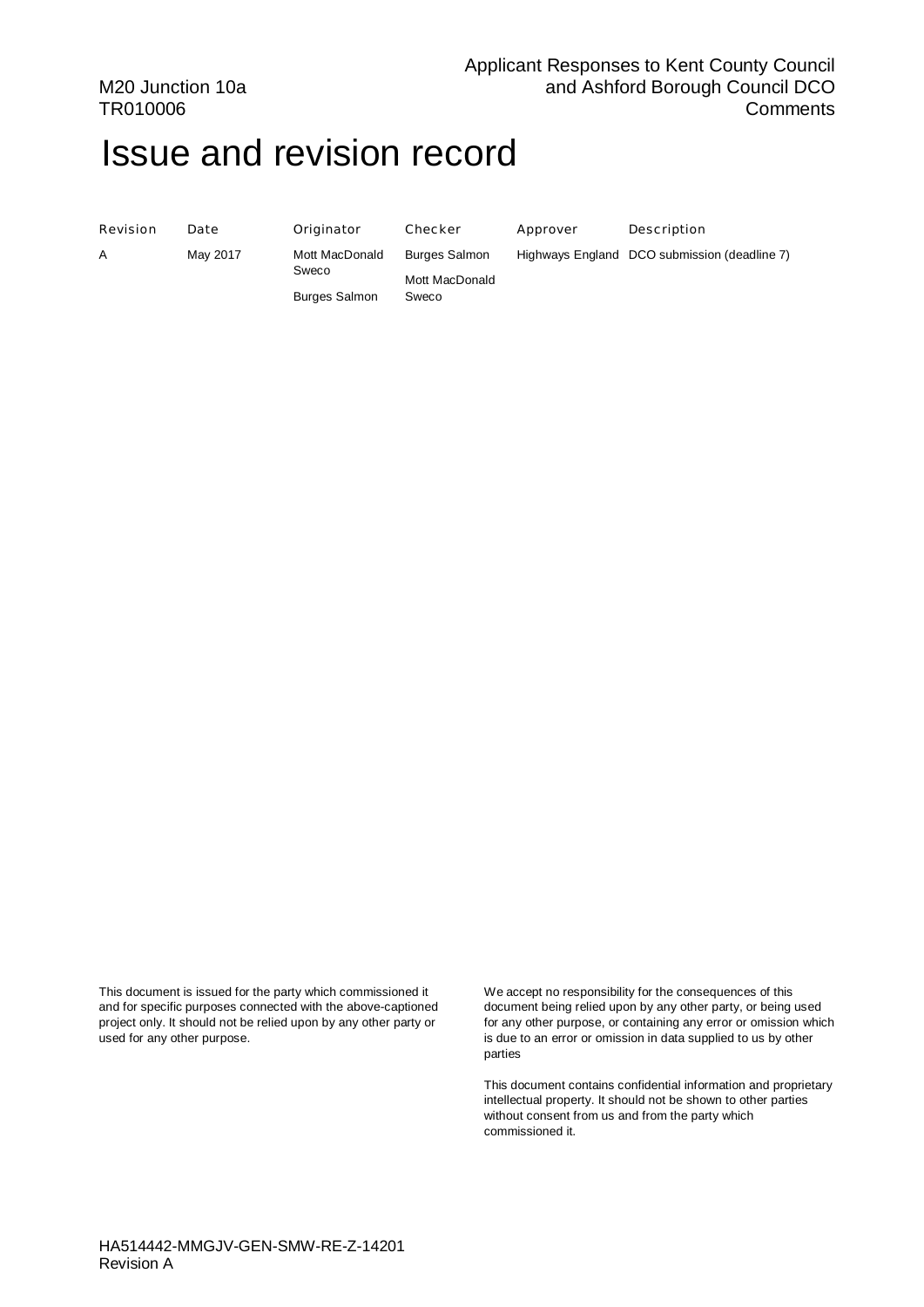#### M20 Junction 10a TR010006

### Content 1999 **Content 1999 Content 1999 Content 1999 Content 1999 Content 1999** 1. Kent County Council 2 1.1 Applicant Responses to Kent County Council DCO Articles Comments \_\_\_\_\_\_\_\_\_\_\_\_\_\_\_\_\_\_\_\_\_\_\_\_\_\_ 2 1.2 Applicant Responses to Kent County Council DCO Schedule Comments \_\_\_\_\_\_\_\_\_\_\_\_\_\_\_\_\_\_\_\_\_\_\_ 12 2. Ashford Borough Council 20 2.1 Applicant Responses to Ashford Borough Council DCO Articles Comments \_\_\_\_\_\_\_\_\_\_\_\_\_\_\_\_\_\_\_\_\_\_\_\_ 20 2.2 Applicant Responses to Ashford Borough Council DCO Schedules Comments \_\_\_\_\_\_\_\_\_\_\_\_\_\_\_\_\_\_\_\_\_\_\_ 22

Chapter Title Page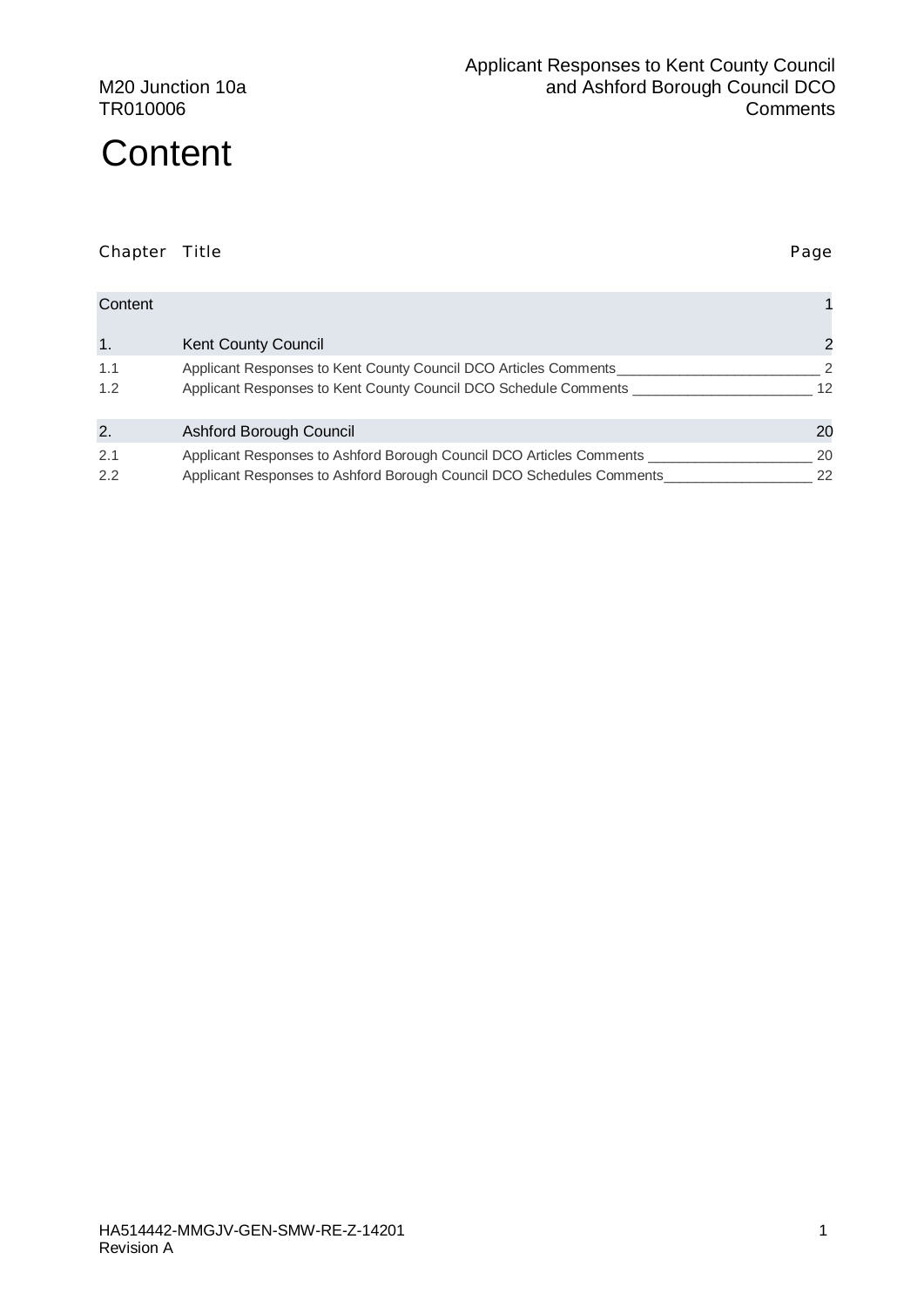### 1. Kent County Council

#### 1.1 Applicant Responses to Kent County Council DCO Articles Comments

| <b>Article</b><br><b>No</b> | <b>Comments from Kent</b><br><b>County Council January</b><br>2017                                         | <b>Updated</b><br><b>Comments from</b><br><b>Kent County</b><br><b>Council April</b><br>2017 | <b>Response from Highways England (the Applicant)</b>                                                                                                                                                                 |
|-----------------------------|------------------------------------------------------------------------------------------------------------|----------------------------------------------------------------------------------------------|-----------------------------------------------------------------------------------------------------------------------------------------------------------------------------------------------------------------------|
|                             | None                                                                                                       |                                                                                              | No response required.                                                                                                                                                                                                 |
| $\overline{2}$              | None                                                                                                       |                                                                                              | No response required.                                                                                                                                                                                                 |
| 3                           | None                                                                                                       |                                                                                              | No response required.                                                                                                                                                                                                 |
| 4                           | None                                                                                                       |                                                                                              | No response required.                                                                                                                                                                                                 |
| 5                           | There is no definition of<br>when decision will be<br>made. This should be in<br>conjunction with ABC/KCC. | None                                                                                         | Article 5 is recording the fact that development consent has been granted. By<br>definition, it cannot be subject to consultation.                                                                                    |
| 6                           | None                                                                                                       |                                                                                              | No response required.                                                                                                                                                                                                 |
|                             | None                                                                                                       | Please can<br>Highways<br>England (HE)<br>confirm that this<br>article offers                | This Article is not relevant to the turning loop proposal. In the Applicant's view<br>no protection is required as the turning loop works represent an entirely<br>different and separate project outside of the DCO. |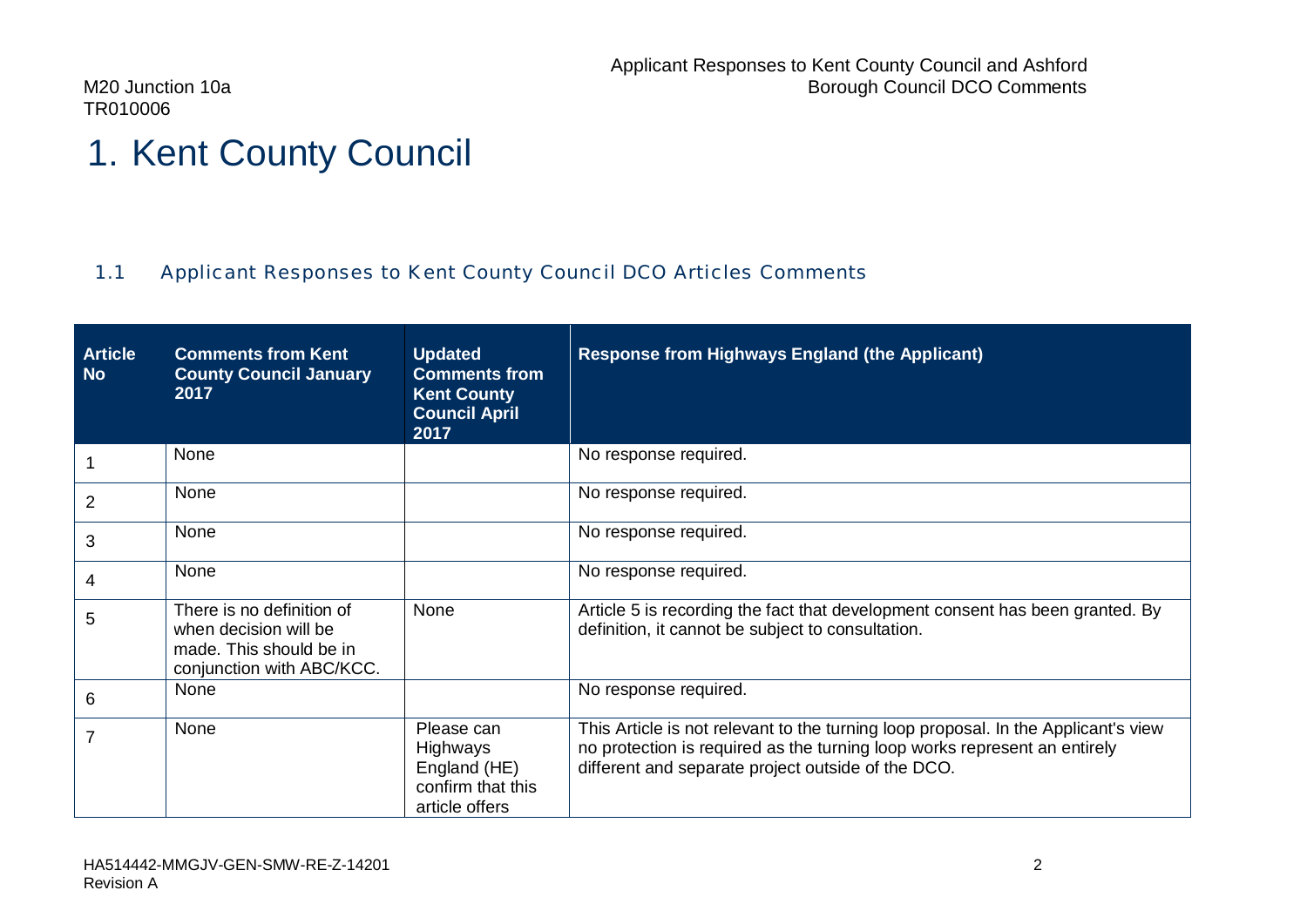| M <sub>20</sub> Junction 10a |  |
|------------------------------|--|
| TR010006                     |  |

| <b>Article</b><br><b>No</b> | <b>Comments from Kent</b><br><b>County Council January</b><br>2017                                                                                                                                                                                                                                                                                                                                                                            | <b>Updated</b><br><b>Comments from</b><br><b>Kent County</b><br><b>Council April</b><br>2017                                                                                                               | <b>Response from Highways England (the Applicant)</b>                                                                                                                                                                                                                                                                                                                            |
|-----------------------------|-----------------------------------------------------------------------------------------------------------------------------------------------------------------------------------------------------------------------------------------------------------------------------------------------------------------------------------------------------------------------------------------------------------------------------------------------|------------------------------------------------------------------------------------------------------------------------------------------------------------------------------------------------------------|----------------------------------------------------------------------------------------------------------------------------------------------------------------------------------------------------------------------------------------------------------------------------------------------------------------------------------------------------------------------------------|
| 8                           | No impact in terms of land<br>issues for KCC unless more<br>land is required to provide a<br>scheme without so much<br>deviation.<br>The levels of deviation are<br>excessive and I would<br>suggest not even possible<br>given the site constraints.<br>This has not been covered in<br>the ES. Consultation with<br>KCC on any proposed<br>deviation is required. KCC<br>are not aware of any<br>communications from HE in<br>this respect. | protection to<br>KCC in the event<br>the works to the<br>turning loop for<br>the Stour Park<br>development are<br>carried out after<br>the DCO is made<br>or after<br>completion of the<br>M20 J10A works. | The Applicant will amend Article 8 of the DCO to add Kent County Council as a<br>consultee and submit the updated draft DCO at Deadline 7. Otherwise, the<br>Applicant has nothing to add to its previous submission on this point (please<br>see paragraph 023.18 of the Applicant's "Response to Kent County Council<br>Submissions at Deadline 3" (PINS reference REP4-019)). |
| 9                           | None                                                                                                                                                                                                                                                                                                                                                                                                                                          |                                                                                                                                                                                                            | No response required.                                                                                                                                                                                                                                                                                                                                                            |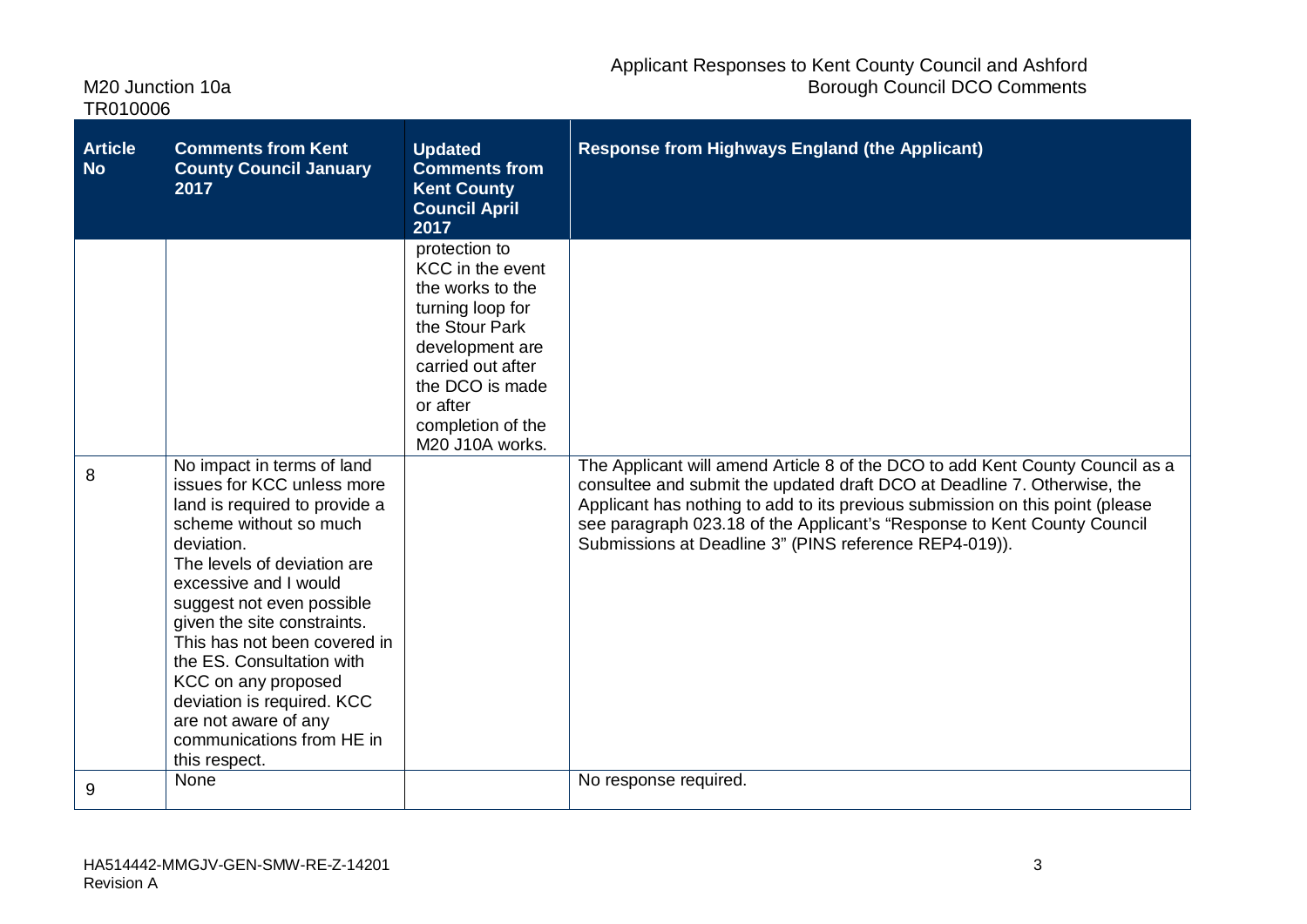| M20 Junction 10a |  |
|------------------|--|
| TR010006         |  |

| <b>Article</b><br><b>No</b> | <b>Comments from Kent</b><br><b>County Council January</b><br>2017                                                                                                                                                                                                                                                                                                                                                                                                                                                             | <b>Updated</b><br><b>Comments from</b><br><b>Kent County</b><br><b>Council April</b><br>2017                                               | <b>Response from Highways England (the Applicant)</b>                                                                                                                                                                                                                                                                                                                                                                                                                                                                                                                                                                                                                                                                                        |
|-----------------------------|--------------------------------------------------------------------------------------------------------------------------------------------------------------------------------------------------------------------------------------------------------------------------------------------------------------------------------------------------------------------------------------------------------------------------------------------------------------------------------------------------------------------------------|--------------------------------------------------------------------------------------------------------------------------------------------|----------------------------------------------------------------------------------------------------------------------------------------------------------------------------------------------------------------------------------------------------------------------------------------------------------------------------------------------------------------------------------------------------------------------------------------------------------------------------------------------------------------------------------------------------------------------------------------------------------------------------------------------------------------------------------------------------------------------------------------------|
| 10 <sup>1</sup>             | None                                                                                                                                                                                                                                                                                                                                                                                                                                                                                                                           |                                                                                                                                            | No response required.                                                                                                                                                                                                                                                                                                                                                                                                                                                                                                                                                                                                                                                                                                                        |
| 11                          | If section 56(a) of the<br>Streetworks Act 1991<br>does not apply then KCC<br>have no powers to give<br>directions to the timing of<br>the work. This scheme will<br>have a big impact on the<br>local network particularly<br>the A20. In my response<br>to the questions KCC<br>have stated that HE need<br>to comply with the Kent<br><b>Permit and Kent Lane</b><br>Rental scheme. This is at<br>odds with this.<br>The rest of this section<br>gives even more reason to<br>insist on HE taking on<br>maintenance of A20. |                                                                                                                                            | This is a standard provision in development consent orders for highway<br>schemes. It is correct that timing will be a matter for the Applicant. The<br>programme will be determined by the Applicant, who has committed to opening<br>the road by March 2020. Please refer to the Applicant's previous submissions at<br>paragraph 023.21 of the Applicant's "Response to Kent County Council<br>Submissions at Deadline 3" (PINS reference REP4-019). The Applicant has<br>nothing further to add to its previous submissions on maintenance of the A20<br>(see for example paragraph 026.02 of the Applicant's "Responses to Ashford<br>Borough Council and Kent County Council Submissions at Deadline 4" (PINS<br>reference REP5-019)). |
| 12                          | KCC require that the A20 is<br>maintained by HE following<br>construction of the scheme.                                                                                                                                                                                                                                                                                                                                                                                                                                       | <b>Discussions have</b><br>taken place<br>between KCC and<br>HE regarding the<br>maintenance of the<br>footpath through<br>the replacement | The Applicant has nothing further to add to its previous submissions on<br>maintenance of the A20 (see for example paragraph 026.02 of the Applicant's<br>"Responses to Ashford Borough Council and Kent County Council Submissions<br>at Deadline 4" (PINS reference REP5-019)).<br>In respect of the footpath through the replacement public open space, Article<br>12(3) of the DCO has been amended to state that the Applicant will be                                                                                                                                                                                                                                                                                                  |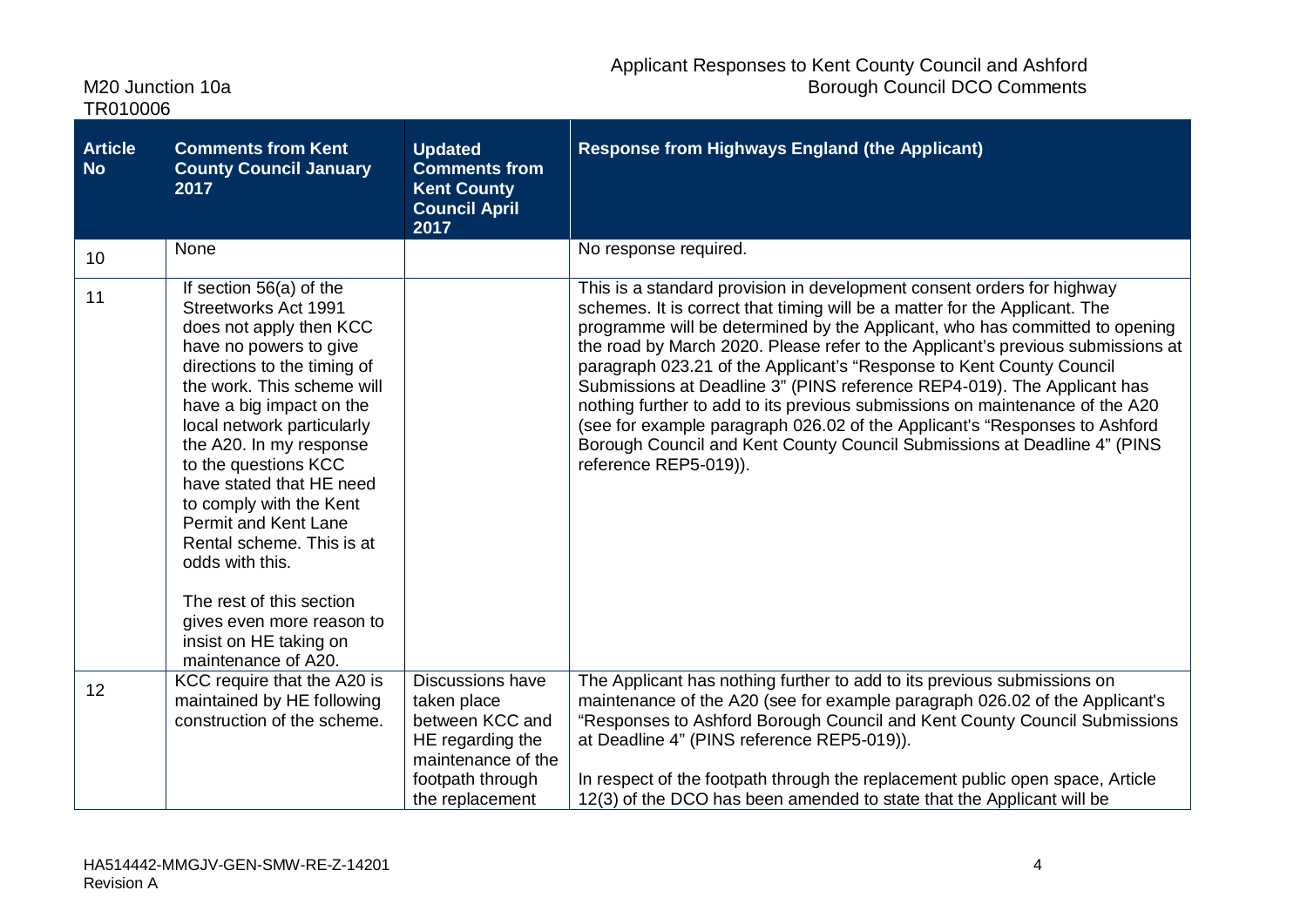| M20 Junction 10a |  |
|------------------|--|
| TR010006         |  |

| <b>Article</b><br><b>No</b> | <b>Comments from Kent</b><br><b>County Council January</b><br>2017                                                                                                                                                                                                                                                                                                                                                                                                                              | <b>Updated</b><br><b>Comments from</b><br><b>Kent County</b><br><b>Council April</b><br>2017                                                                                                        | <b>Response from Highways England (the Applicant)</b>                                                                                                                                                                                                                         |
|-----------------------------|-------------------------------------------------------------------------------------------------------------------------------------------------------------------------------------------------------------------------------------------------------------------------------------------------------------------------------------------------------------------------------------------------------------------------------------------------------------------------------------------------|-----------------------------------------------------------------------------------------------------------------------------------------------------------------------------------------------------|-------------------------------------------------------------------------------------------------------------------------------------------------------------------------------------------------------------------------------------------------------------------------------|
|                             |                                                                                                                                                                                                                                                                                                                                                                                                                                                                                                 | public open space.<br>It has been agreed<br>that this should be<br>maintained by HE<br>instead of KCC<br>however the<br>current working of<br>the article would<br>require KCC to<br>maintain this. | responsible for the maintenance of the new footpath through plots 3/1/b and<br>3/1/d as shown on the "Rights of Way and Access plans - Drawing No.<br>HA514442-MMGJV-GEN-SMW-DE-Z-2404 (Rev B)" (PINS reference REP4-<br>$006$ ).                                             |
| 13                          | None                                                                                                                                                                                                                                                                                                                                                                                                                                                                                            |                                                                                                                                                                                                     | No response required.                                                                                                                                                                                                                                                         |
| 14                          | The Traffic and Transport<br>Management Plan needs to<br>be agreed with KCC. All<br>temporary stopping up and<br>restriction of use of streets<br>will need to be agreed with<br><b>KCC. Compliance with Kent</b><br>Lane Rental Scheme and<br>Kent Permit Scheme. At the<br>hearings in February HE<br>were unsure if they will be<br>producing a draft transport<br>management plan as this is<br>a non-trivial piece of work.<br>They need to look at this in<br>sections and see whether it |                                                                                                                                                                                                     | A draft Traffic and Transport Management Plan was submitted at Deadline 6<br>(PINS reference REP6-033). Kent County Council will be consulted on the<br>CEMP, of which the Traffic and Transport Management Plan forms part, under<br>Requirement 3 of Schedule 2 to the DCO. |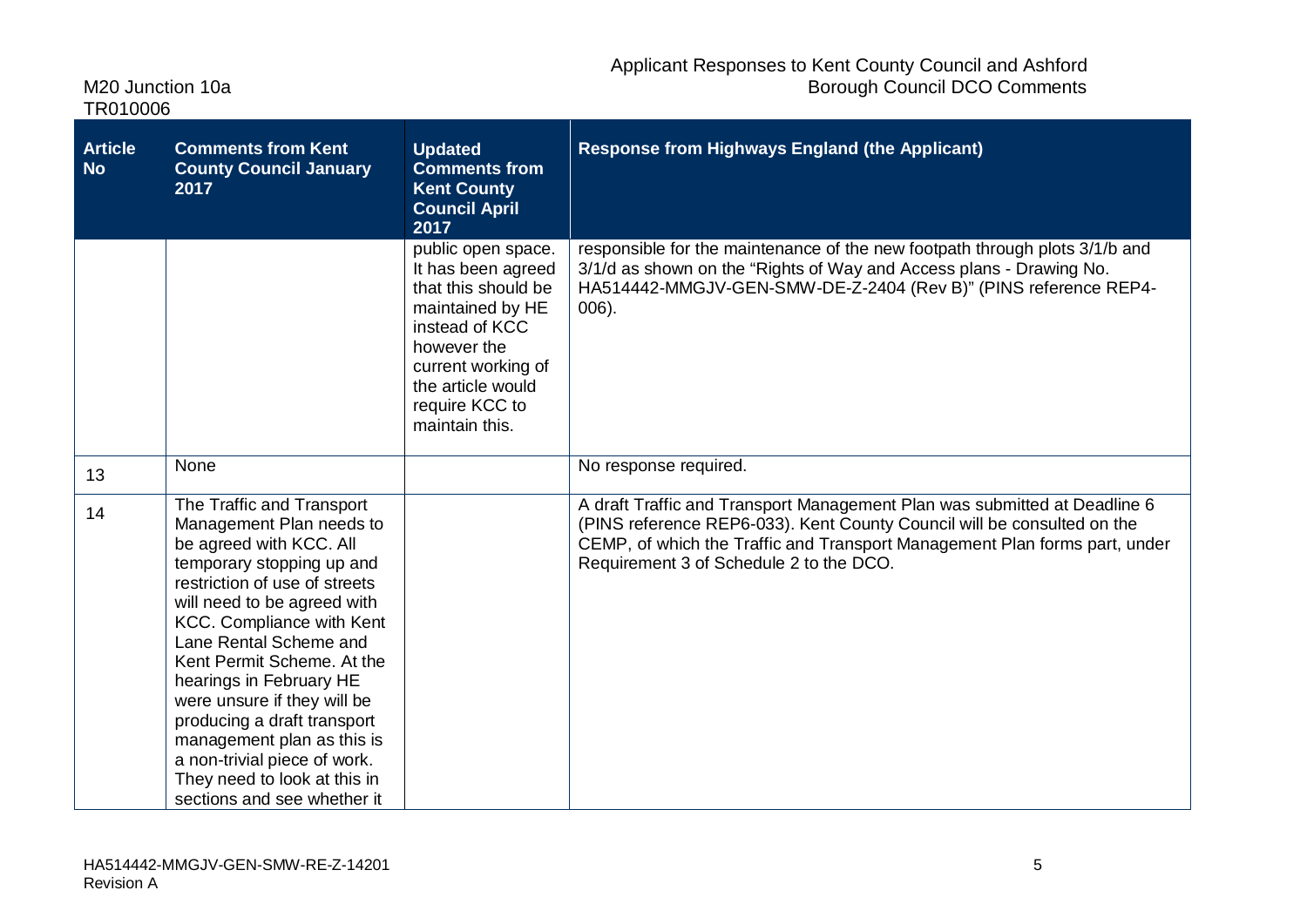| M <sub>20</sub> Junction 10a |  |
|------------------------------|--|
| TR010006                     |  |

| <b>Article</b><br><b>No</b> | <b>Comments from Kent</b><br><b>County Council January</b><br>2017                                                                                                                                                                                                                                      | <b>Updated</b><br><b>Comments from</b><br><b>Kent County</b><br><b>Council April</b><br>2017                                                                   | <b>Response from Highways England (the Applicant)</b>                                                                                                                                                                                                                         |
|-----------------------------|---------------------------------------------------------------------------------------------------------------------------------------------------------------------------------------------------------------------------------------------------------------------------------------------------------|----------------------------------------------------------------------------------------------------------------------------------------------------------------|-------------------------------------------------------------------------------------------------------------------------------------------------------------------------------------------------------------------------------------------------------------------------------|
|                             | can be done in the proper<br>time frame given the amount<br>of time remaining to examine<br>the DCO. If this is not<br>provided a traffic and<br>transport management plan<br>needs to be agreed with<br>KCC.                                                                                           |                                                                                                                                                                |                                                                                                                                                                                                                                                                               |
| 15                          | The Traffic and Transport<br>Management Plan needs to<br>be agreed with KCC. All<br>permanent stopping up and<br>restriction of use of streets<br>will need to be agreed with<br>KCC. Compliance with Kent<br>Lane Rental Scheme and<br><b>Kent Permit Scheme</b><br>required will also be<br>required. |                                                                                                                                                                | A draft Traffic and Transport Management Plan was submitted at Deadline 6<br>(PINS reference REP6-033). Kent County Council will be consulted on the<br>CEMP, of which the Traffic and Transport Management Plan forms part, under<br>Requirement 3 of Schedule 2 to the DCO. |
| 16                          | None                                                                                                                                                                                                                                                                                                    | All access to/from<br>the works on the<br>local network to be<br>agreed with KCC.<br>This has been<br>covered in Article 3<br>$-$ CEMP in the<br>requirements. | No response required.                                                                                                                                                                                                                                                         |
| 17                          | No comment                                                                                                                                                                                                                                                                                              |                                                                                                                                                                | No response required.                                                                                                                                                                                                                                                         |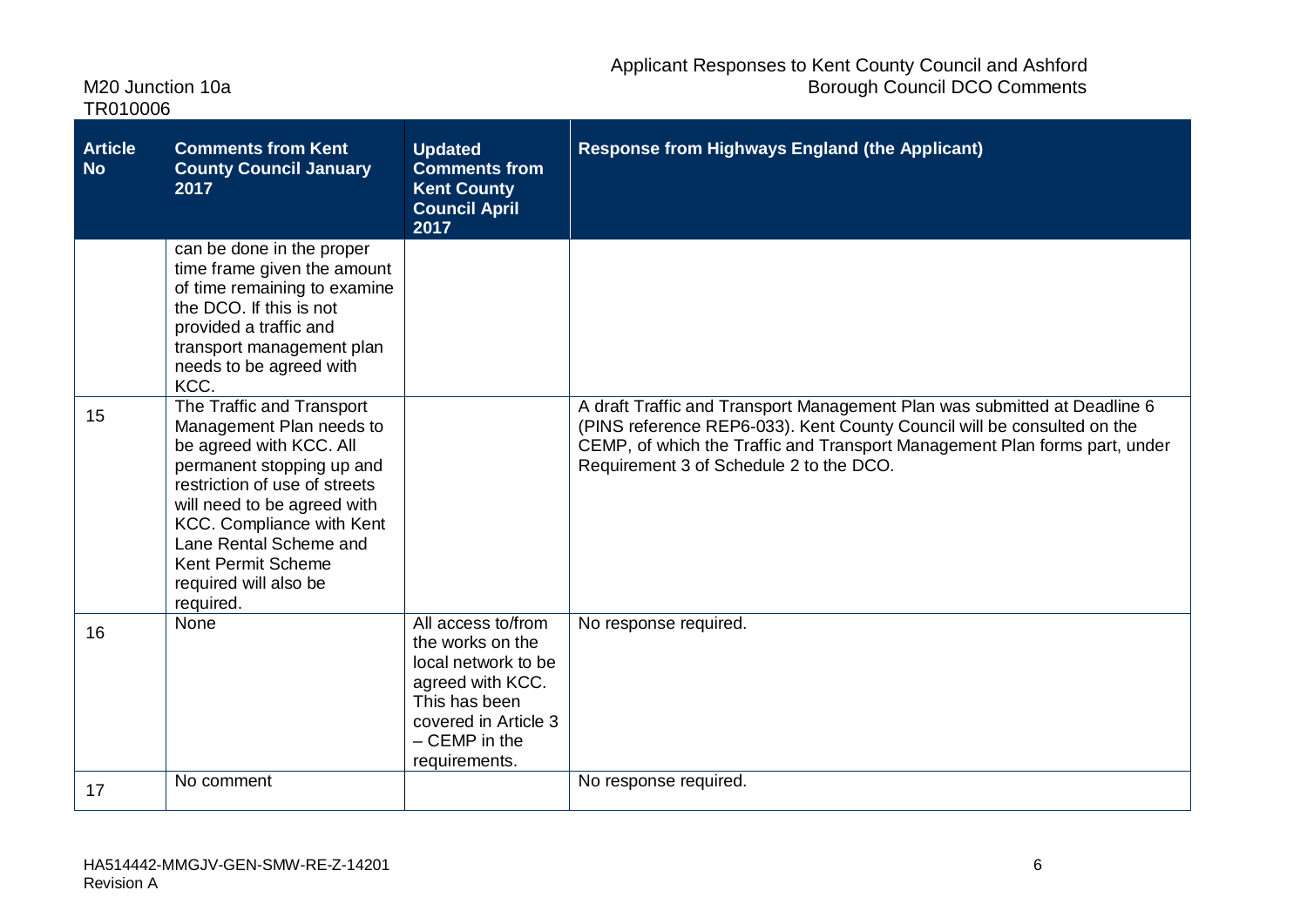| M20 Junction 10a |  |
|------------------|--|
| TR010006         |  |

| <b>Article</b><br><b>No</b> | <b>Comments from Kent</b><br><b>County Council January</b><br>2017                                                                                                                                                                            | <b>Updated</b><br><b>Comments from</b><br><b>Kent County</b><br><b>Council April</b><br>2017                                 | <b>Response from Highways England (the Applicant)</b>                                                                                |
|-----------------------------|-----------------------------------------------------------------------------------------------------------------------------------------------------------------------------------------------------------------------------------------------|------------------------------------------------------------------------------------------------------------------------------|--------------------------------------------------------------------------------------------------------------------------------------|
| 18                          | No comment                                                                                                                                                                                                                                    |                                                                                                                              | No response required.                                                                                                                |
| 19                          | None                                                                                                                                                                                                                                          |                                                                                                                              | No response required.                                                                                                                |
| 20                          | KCC owns some land within<br>the scheme area. Most of<br>this is highway land and<br>intended to be transferred to<br>Highways England as part of<br>the scheme.                                                                              | None                                                                                                                         | No response required.                                                                                                                |
| 21                          | The scheme mostly effects<br>highway land. Highways<br>have an argument to retain<br>certain aspects of the<br>highway, where appropriate.<br>A meeting is needed with<br>Highways England to go<br>through the land they wish to<br>acquire. | The amendment<br>discussed at the<br>hearings making<br>reference to the<br>local highway<br>authority has been<br>included. | No response required.                                                                                                                |
| 22                          | Not applicable.                                                                                                                                                                                                                               |                                                                                                                              | No response required.                                                                                                                |
| 23                          | Not applicable.                                                                                                                                                                                                                               |                                                                                                                              | No response required.                                                                                                                |
| 24                          | No Rights of Way affected<br>In land terms, KCC is being<br>asked to pass this land to<br><b>Highways England</b>                                                                                                                             | None                                                                                                                         | No response required.                                                                                                                |
| 25                          | Yes KCC has approved the<br>extinguishments.                                                                                                                                                                                                  |                                                                                                                              | An updated "Rights of Way and Access plans - Drawing No. HA514442-<br>MMGJV-GEN-SMW-DE-Z-2404 (Rev B)" (PINS reference REP4-006) was |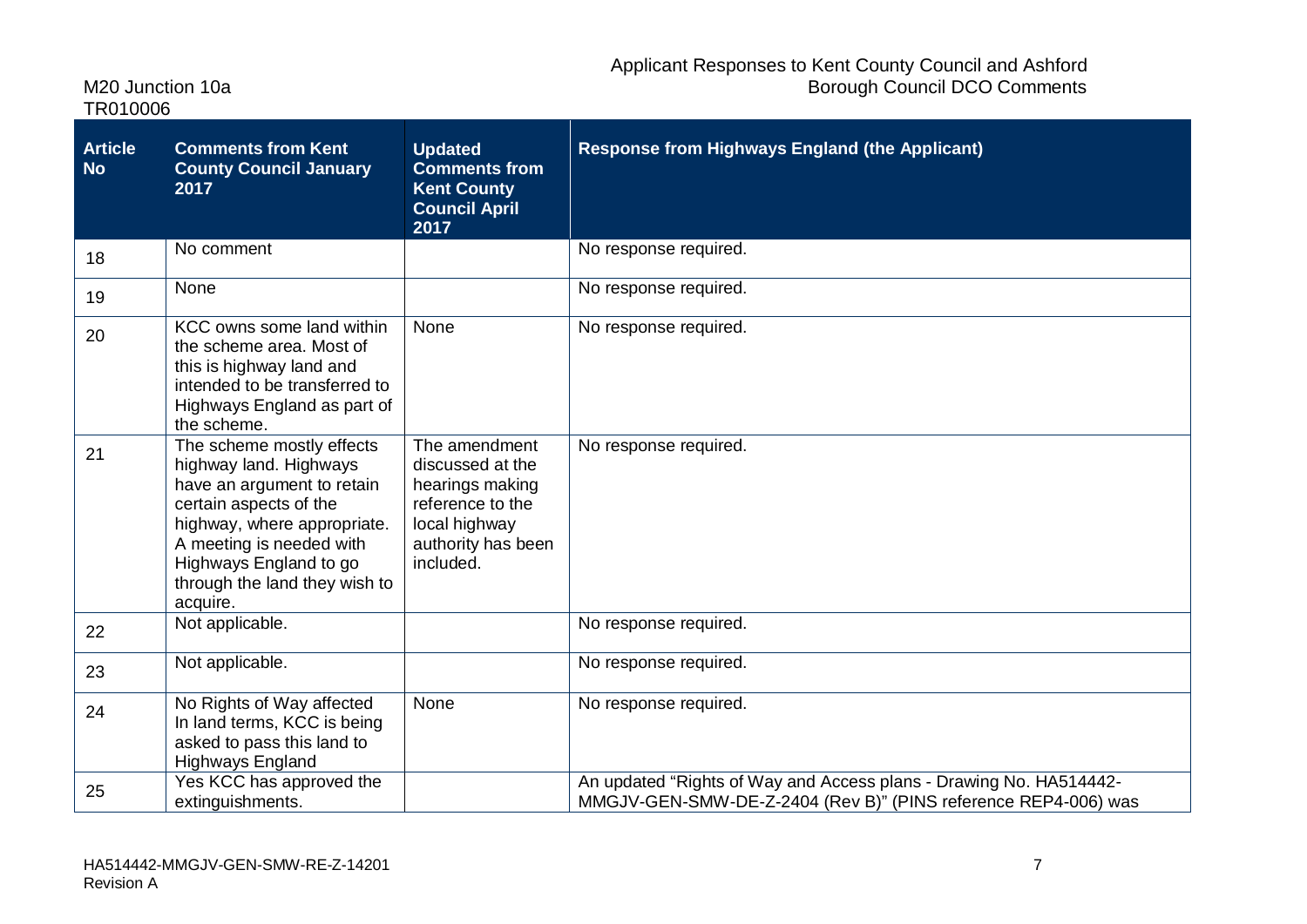| M20 Junction 10a |  |
|------------------|--|
| TR010006         |  |

| <b>Article</b><br><b>No</b> | <b>Comments from Kent</b><br><b>County Council January</b><br>2017                                                                                                                                                                                                                                                                                                                                                                                                                                                                                                                                                                                                                                                                                                                                           | <b>Updated</b><br><b>Comments from</b><br><b>Kent County</b><br><b>Council April</b><br>2017 | <b>Response from Highways England (the Applicant)</b>                                                                                                                                             |
|-----------------------------|--------------------------------------------------------------------------------------------------------------------------------------------------------------------------------------------------------------------------------------------------------------------------------------------------------------------------------------------------------------------------------------------------------------------------------------------------------------------------------------------------------------------------------------------------------------------------------------------------------------------------------------------------------------------------------------------------------------------------------------------------------------------------------------------------------------|----------------------------------------------------------------------------------------------|---------------------------------------------------------------------------------------------------------------------------------------------------------------------------------------------------|
|                             | 28 days is considered<br>sufficient notice in line with<br>statutory requirements.<br>The map and description for<br>PRoW AE339, Sevington is<br>incorrect. The Public<br>Footpath extends across the<br>A2070 to Church Road Eats<br>of the A2070. The<br>description and<br>corresponding plan should<br>therefore reflect the<br>following;<br>Parish - Sevington<br>Highway to be stopped up $-$<br>Public Right of Way AE339<br>Extent of stopping up - From<br>the Barrey Road/Church<br>Road junction West of the<br>A2070 to where it meets<br>Church Road again, East of<br>the A2070 a distance of 184<br>metres, shown on sheet 3 of<br>the rights of way and access<br>plans.<br>A copy of the made DCO at<br>the date of making the Order<br>and posting of the Order,<br>must be sent to KCC's |                                                                                              | submitted at Deadline 4. This shows footpath AE338 and AE339 (as well as<br>others).<br>Part 1 of Schedule 4 of the DCO has now been updated to include the correct<br>details of footpath AE339. |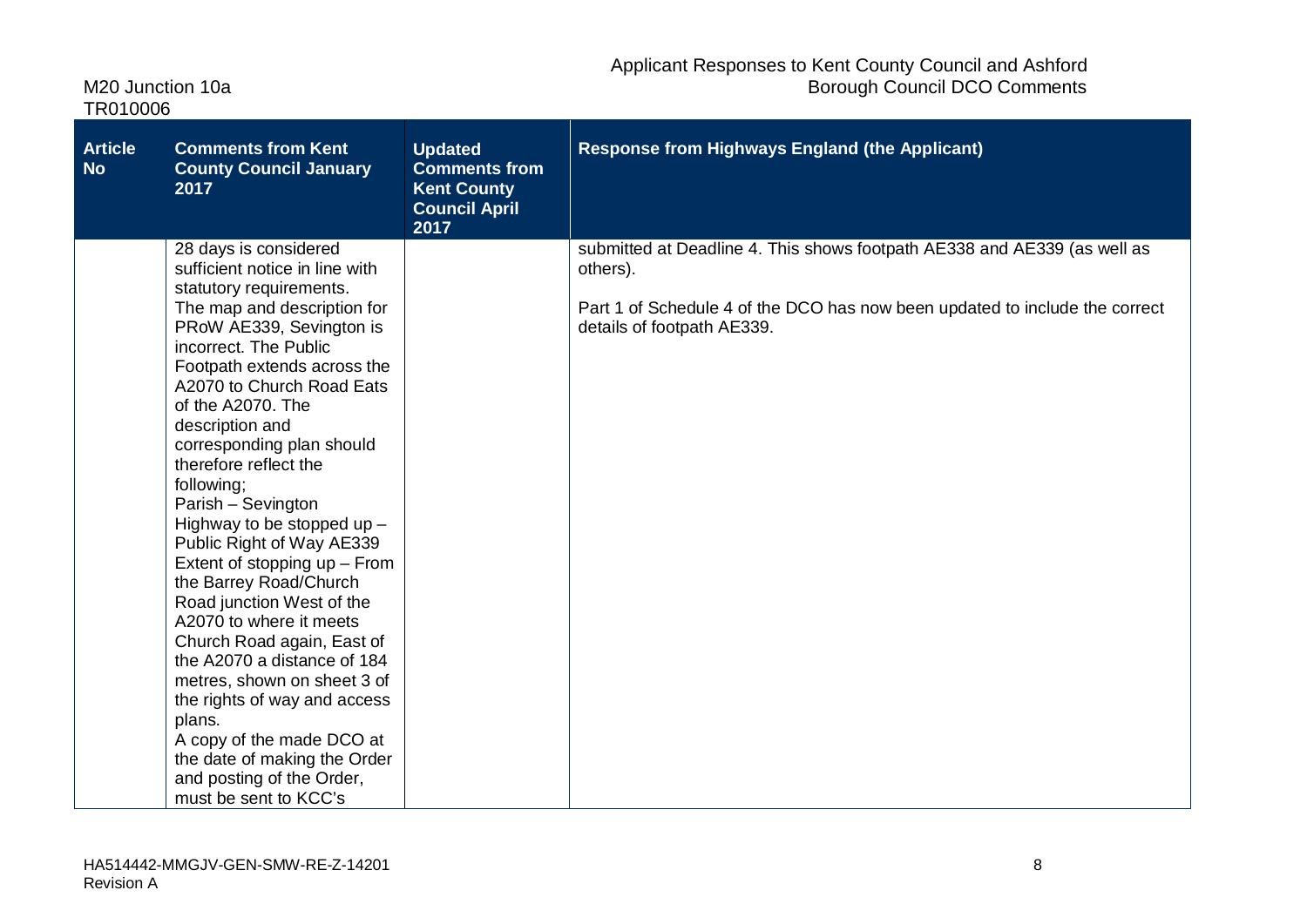| M20 Junction 10a |  |
|------------------|--|
| TR010006         |  |

| <b>Article</b><br><b>No</b> | <b>Comments from Kent</b><br><b>County Council January</b><br>2017                                                                                                                                                                             | <b>Updated</b><br><b>Comments from</b><br><b>Kent County</b><br><b>Council April</b><br>2017 | <b>Response from Highways England (the Applicant)</b>                                                                                                                                                    |
|-----------------------------|------------------------------------------------------------------------------------------------------------------------------------------------------------------------------------------------------------------------------------------------|----------------------------------------------------------------------------------------------|----------------------------------------------------------------------------------------------------------------------------------------------------------------------------------------------------------|
|                             | PRoW & Access Service to<br>allow changes to be made to<br>the Definitive Map and<br>Statement of Public Rights of<br>Way<br>For the avoidance of doubt<br>path AE338 should also be<br>annotated into the rights of<br>way and access plan 3. |                                                                                              |                                                                                                                                                                                                          |
| 26                          | One section of the identified<br>land appears to be a track<br>serving adjacent properties.<br>More information is needed<br>about whether there are any<br>rights granted that affect this<br>land.                                           |                                                                                              | The Applicant has nothing further to add to its previous submissions at<br>paragraph 023.36 of the Applicant's "Response to Kent County Council<br>Submissions at Deadline 3" (PINS reference REP4-019). |
| 27                          | Art $27(4)$ – the reference to<br>s.3 (preliminary notices)<br>does not appear to tie up<br>with the relevant section of<br>the 1981 act currently in<br>force.                                                                                | No Comment                                                                                   | Article 27(4) of the DCO has been previously deleted and so no further<br>amendments are required.                                                                                                       |
| 28                          | No Comment                                                                                                                                                                                                                                     |                                                                                              | No response required.                                                                                                                                                                                    |
| 29                          | Part of several titles only has<br>been requested by Highways<br>England. This should not be<br>an issue.                                                                                                                                      | No Comment                                                                                   | No response required.                                                                                                                                                                                    |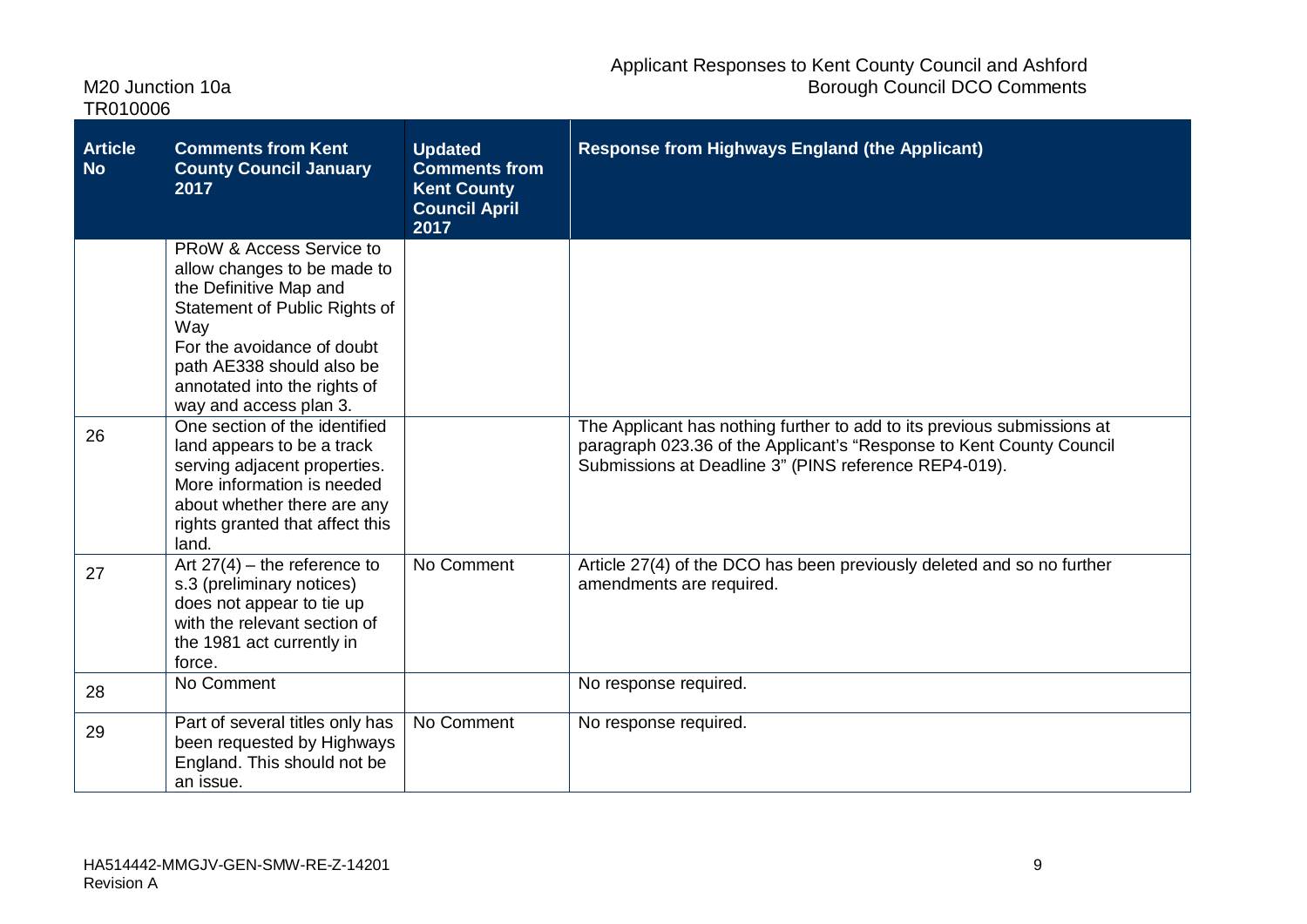| <b>Article</b><br><b>No</b> | <b>Comments from Kent</b><br><b>County Council January</b><br>2017                                                                                                                                                                                                                                                                                                         | <b>Updated</b><br><b>Comments from</b><br><b>Kent County</b><br><b>Council April</b><br>2017    | <b>Response from Highways England (the Applicant)</b> |
|-----------------------------|----------------------------------------------------------------------------------------------------------------------------------------------------------------------------------------------------------------------------------------------------------------------------------------------------------------------------------------------------------------------------|-------------------------------------------------------------------------------------------------|-------------------------------------------------------|
| 30                          | No Comment                                                                                                                                                                                                                                                                                                                                                                 |                                                                                                 | No response required.                                 |
| 31                          | No Comment                                                                                                                                                                                                                                                                                                                                                                 |                                                                                                 | No response required.                                 |
| 32                          | No Comment                                                                                                                                                                                                                                                                                                                                                                 |                                                                                                 | No response required.                                 |
| 33                          | No Comment                                                                                                                                                                                                                                                                                                                                                                 |                                                                                                 | No response required.                                 |
| 34                          | No Comment                                                                                                                                                                                                                                                                                                                                                                 |                                                                                                 | No response required.                                 |
| 35                          | No Comment                                                                                                                                                                                                                                                                                                                                                                 |                                                                                                 | No response required.                                 |
| 36                          | No Comment                                                                                                                                                                                                                                                                                                                                                                 |                                                                                                 | No response required.                                 |
| 37                          | No Comment                                                                                                                                                                                                                                                                                                                                                                 |                                                                                                 | No response required.                                 |
| 38                          | Any works need to have<br>consideration to wildlife<br>legislation (Wildlife and<br>Countryside Act<br>1981/Habitat Regulations)<br>On-going maintenance<br>doesn't mean that the HE<br>can cause a breach of these<br>legislations - they need to<br>demonstrate that they are<br>taking it in to consideration.<br>They could say something<br>like: In carrying out any | KCC's suggested<br>addition in previous<br>comments on this<br>article has been<br>incorporated | No response required.                                 |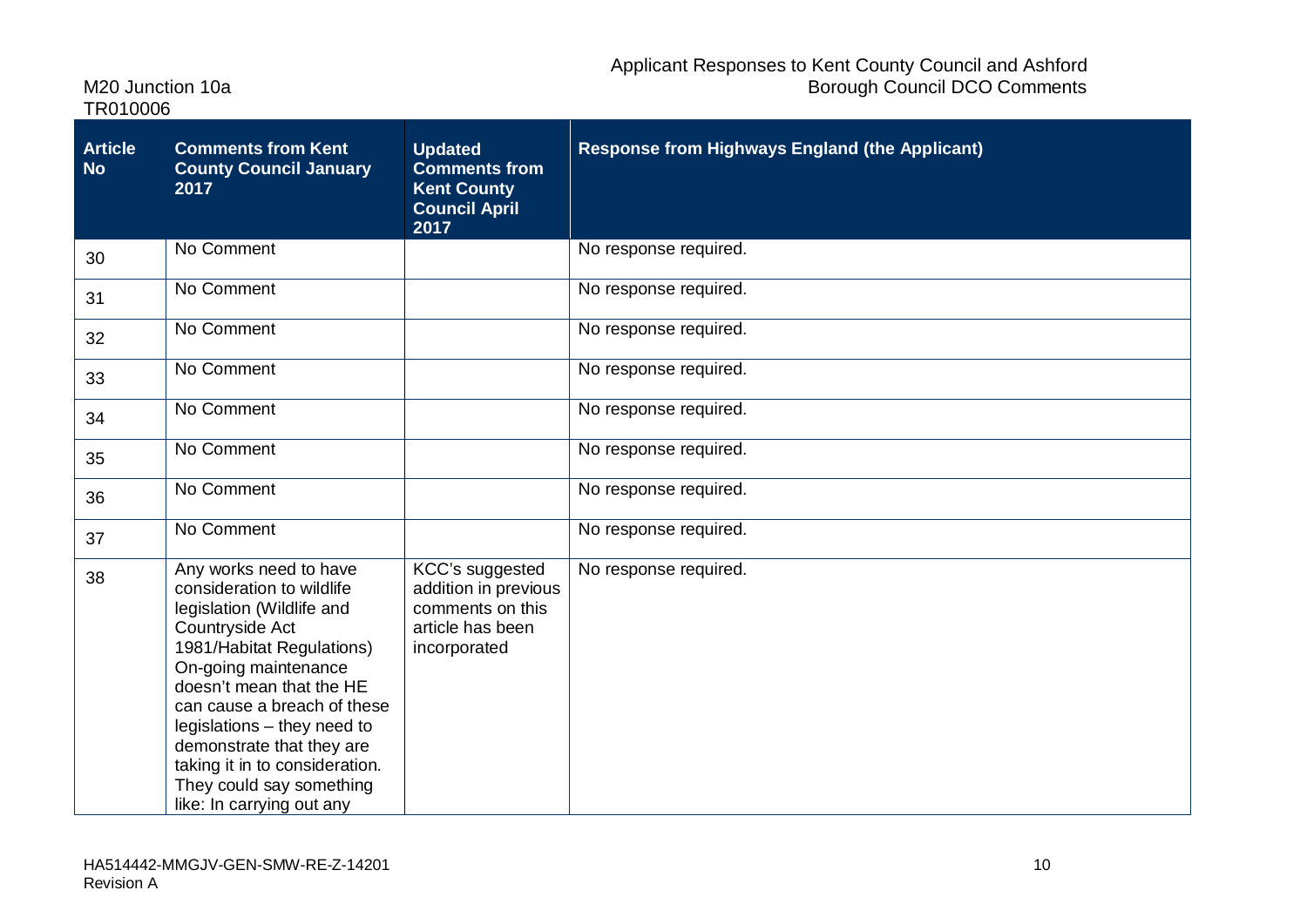| M20 Junction 10a |  |
|------------------|--|
| TR010006         |  |

| <b>Article</b><br><b>No</b> | <b>Comments from Kent</b><br><b>County Council January</b><br>2017                                                                                                                                                                                            | <b>Updated</b><br><b>Comments from</b><br><b>Kent County</b><br><b>Council April</b><br>2017 | <b>Response from Highways England (the Applicant)</b> |
|-----------------------------|---------------------------------------------------------------------------------------------------------------------------------------------------------------------------------------------------------------------------------------------------------------|----------------------------------------------------------------------------------------------|-------------------------------------------------------|
|                             | activity authorised by<br>paragraph (1), the<br>undertaker must take steps<br>to avoid a breach of the<br>provisions of the Wildlife and<br>Countryside Act 1981 and<br>the Conservation of Habitats<br>and Species Regulations<br>2010 or any successor acts |                                                                                              |                                                       |
| 39                          | None                                                                                                                                                                                                                                                          |                                                                                              | No response required.                                 |
| 40                          | None                                                                                                                                                                                                                                                          |                                                                                              | No response required.                                 |
| 41                          | None                                                                                                                                                                                                                                                          |                                                                                              | No response required.                                 |
| 42                          | None                                                                                                                                                                                                                                                          |                                                                                              | No response required.                                 |
| 43                          | No comment                                                                                                                                                                                                                                                    |                                                                                              | No response required.                                 |
| 44                          | No comment                                                                                                                                                                                                                                                    |                                                                                              | No response required.                                 |
| 45                          | No comment                                                                                                                                                                                                                                                    |                                                                                              | No response required.                                 |
| 46                          | No comment                                                                                                                                                                                                                                                    |                                                                                              | No response required.                                 |
| 47                          | No comment                                                                                                                                                                                                                                                    |                                                                                              | No response required.                                 |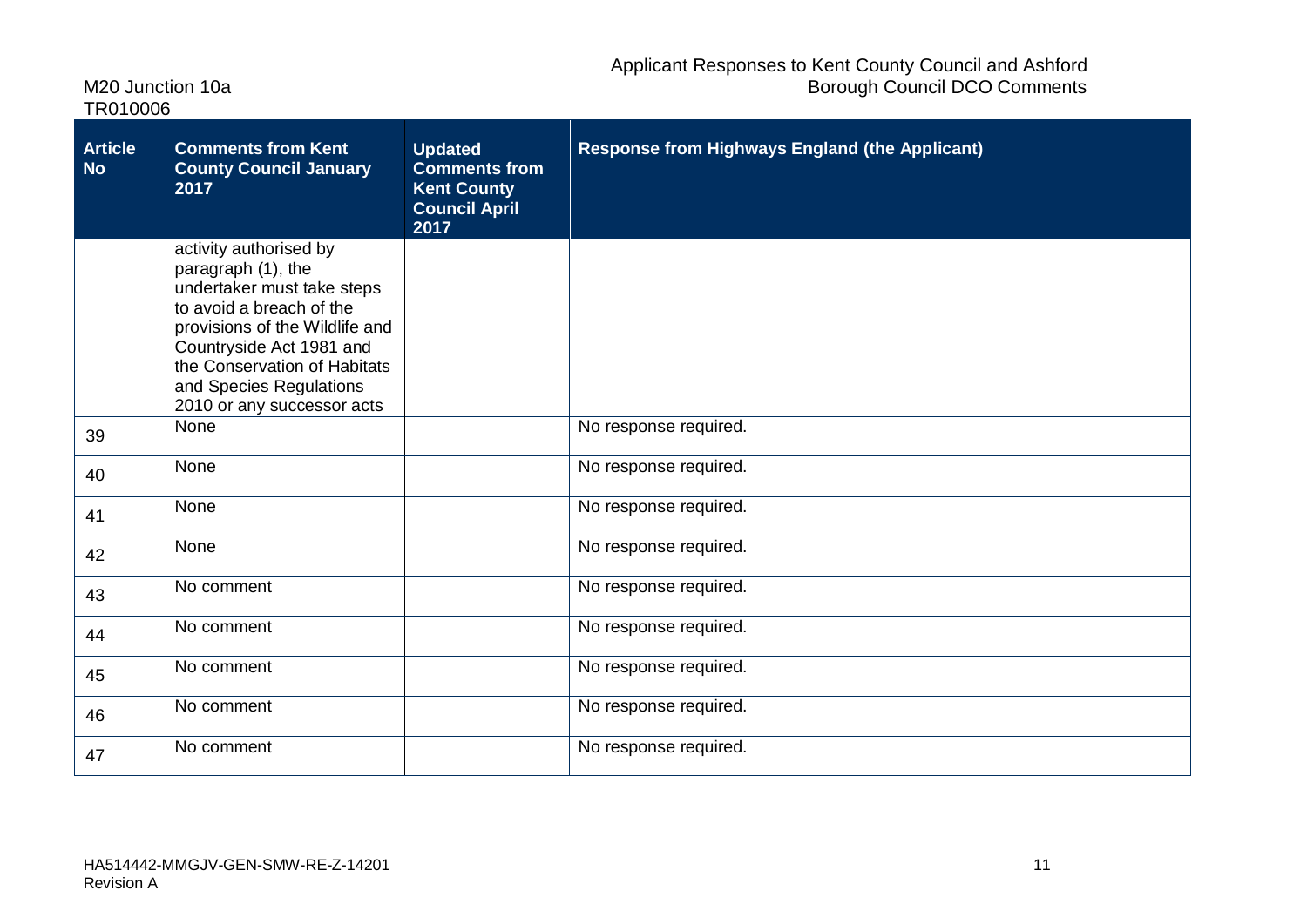### 1.2 Applicant Responses to Kent County Council DCO Schedule Comments

| <b>Schedule and</b><br><b>Article No</b>      | <b>Comments from Kent County</b><br><b>Council January 2017</b>                                                                                                                                                                                                                                                                                                                                                                                                                                           | <b>Updated Comments from Kent</b><br><b>County Council April 2017</b> | <b>Response from Highways England (the</b><br><b>Applicant)</b>                                                                                                                                  |
|-----------------------------------------------|-----------------------------------------------------------------------------------------------------------------------------------------------------------------------------------------------------------------------------------------------------------------------------------------------------------------------------------------------------------------------------------------------------------------------------------------------------------------------------------------------------------|-----------------------------------------------------------------------|--------------------------------------------------------------------------------------------------------------------------------------------------------------------------------------------------|
| Schedule 1<br>Authorised<br>Development       | Work No 4 - No reference<br>to the two bypass lanes on<br>the new roundabout on Bad<br>Munstereifel Road one from<br>the south to J10(north) to<br>accommodate local traffic<br>and the second from J10a<br>(East) to the south.<br>Work No. 10 and Work No.<br>11 (a) - Should there be<br>emergency access from<br>J10 onto M20 eastbound<br>from William Harvey<br>Hospital?<br>Work No. 13 Should there<br>be emergency access from<br>M20 J10 Westbound for<br>access to William Harvey<br>Hospital? |                                                                       | The Applicant has nothing to add to its previous<br>submissions on this point (see the Applicant's<br>"Response to Kent County Council Submissions<br>at Deadline 3" (PINS reference REP4-019)). |
| Schedule 2 -<br><b>Requirements</b><br>Part 1 |                                                                                                                                                                                                                                                                                                                                                                                                                                                                                                           |                                                                       | No response required.                                                                                                                                                                            |
| 3.<br><b>CEMP</b>                             | CEMP to be prepared<br>in consultation with<br>KCC.                                                                                                                                                                                                                                                                                                                                                                                                                                                       | No comment                                                            | This comment has been addressed and Kent<br>County Council has been added as a consultee<br>under Requirement 3 of Schedule 2 to the DCO.                                                        |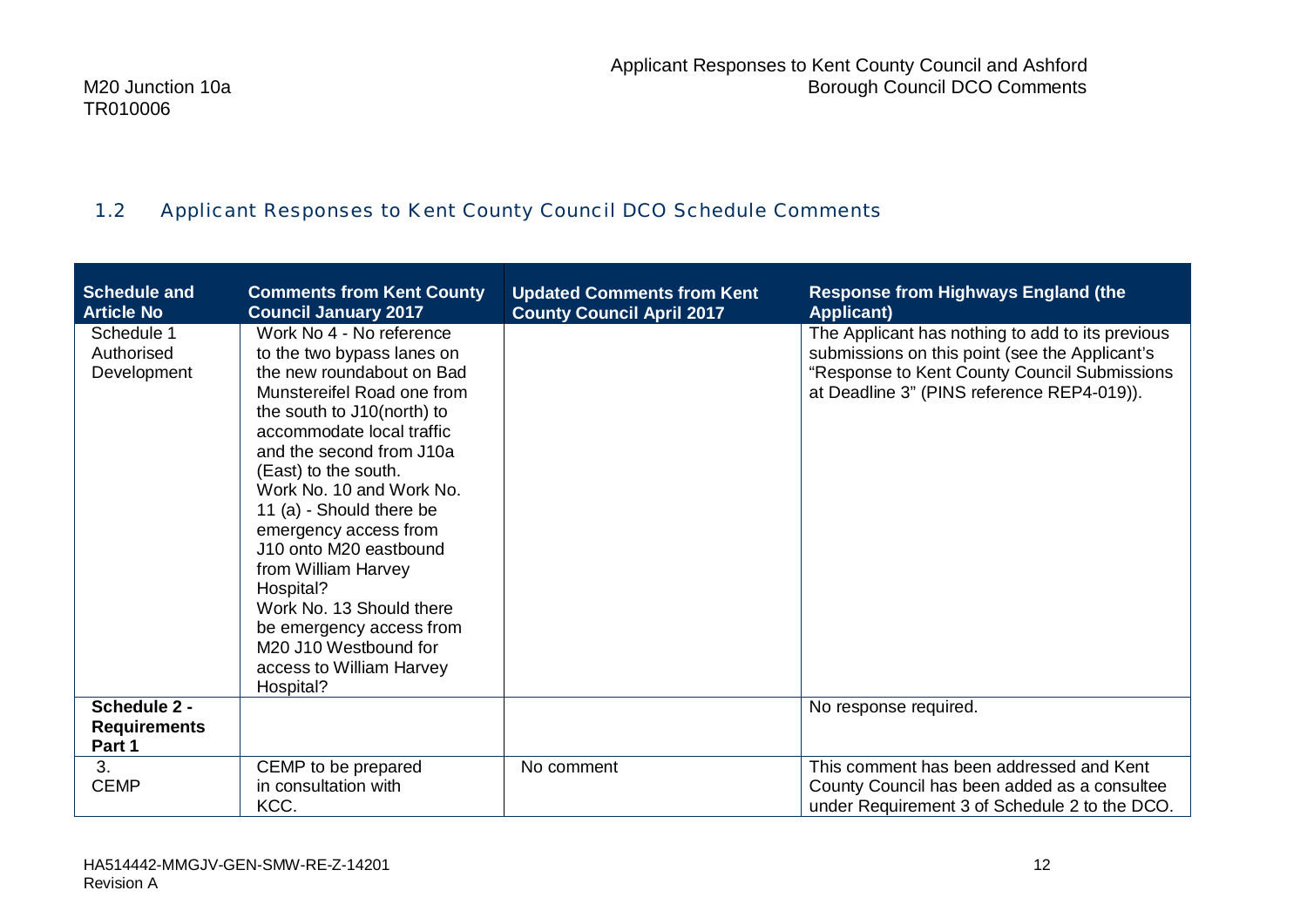| M20 Junction 10a |  |
|------------------|--|
| TR010006         |  |

| <b>Schedule and</b><br><b>Article No</b> | <b>Comments from Kent County</b><br><b>Council January 2017</b> | <b>Updated Comments from Kent</b><br><b>County Council April 2017</b>  | <b>Response from Highways England (the</b><br><b>Applicant)</b> |
|------------------------------------------|-----------------------------------------------------------------|------------------------------------------------------------------------|-----------------------------------------------------------------|
| 4.                                       |                                                                 | No comment                                                             | No response required.                                           |
| Landscaping                              |                                                                 |                                                                        |                                                                 |
| 5.                                       | No comment.                                                     |                                                                        | No response required.                                           |
| Implementati                             |                                                                 |                                                                        |                                                                 |
| on and                                   |                                                                 |                                                                        |                                                                 |
| maintenance<br>of                        |                                                                 |                                                                        |                                                                 |
| Landscaping                              |                                                                 |                                                                        |                                                                 |
| 6.                                       | No comment.                                                     |                                                                        | No response required.                                           |
| Fencing                                  |                                                                 |                                                                        |                                                                 |
| 7 <sub>1</sub>                           | No comment                                                      |                                                                        | No response required.                                           |
| Contaminat                               |                                                                 |                                                                        |                                                                 |
| ed land                                  |                                                                 |                                                                        |                                                                 |
| 8.                                       | Awaiting comments from                                          |                                                                        | No response required.                                           |
| Archaeology                              | Conservation.                                                   |                                                                        |                                                                 |
| 9.                                       | Biodiversity:                                                   | The text says this: The                                                | Requirement 10 of Schedule 2 to the DCO has                     |
| Protected                                | The text says this: The                                         | requirement only covers protected                                      | been amended to address concerns raised by                      |
| <b>Species</b>                           | requirement only covers                                         | species during construction.                                           | Kent County Council. The amendments have                        |
|                                          | protected species during                                        | I'm not sure I agree with it as if                                     | been agreed with Kent County Council.                           |
|                                          | construction.                                                   | there are any works that need to                                       |                                                                 |
|                                          | I'm not sure I agree with it as                                 | be carried out post construction                                       |                                                                 |
|                                          | if there are any works that<br>need to be carried out post      | (e.g. habitats haven't established<br>properly) they will need to take |                                                                 |
|                                          | construction (e.g. habitats                                     | protected species in to account.                                       |                                                                 |
|                                          | haven't established properly)                                   | I'm wondering why NE/LPAs need                                         |                                                                 |
|                                          | they will need to take                                          | to be contacted immediately if a                                       |                                                                 |
|                                          | protected species in to                                         | protected species (previously un                                       |                                                                 |
|                                          | account.                                                        | recorded) is identified on site.                                       |                                                                 |
|                                          | I'm wondering why NE/LPAs                                       | They should be speaking to their                                       |                                                                 |
|                                          | need to be contacted                                            | ecologists and agreeing                                                |                                                                 |
|                                          | immediately if a protected                                      | a plan before contacting NE/LPAs                                       |                                                                 |
|                                          | species (previously un                                          | to alert them to the changes in the                                    |                                                                 |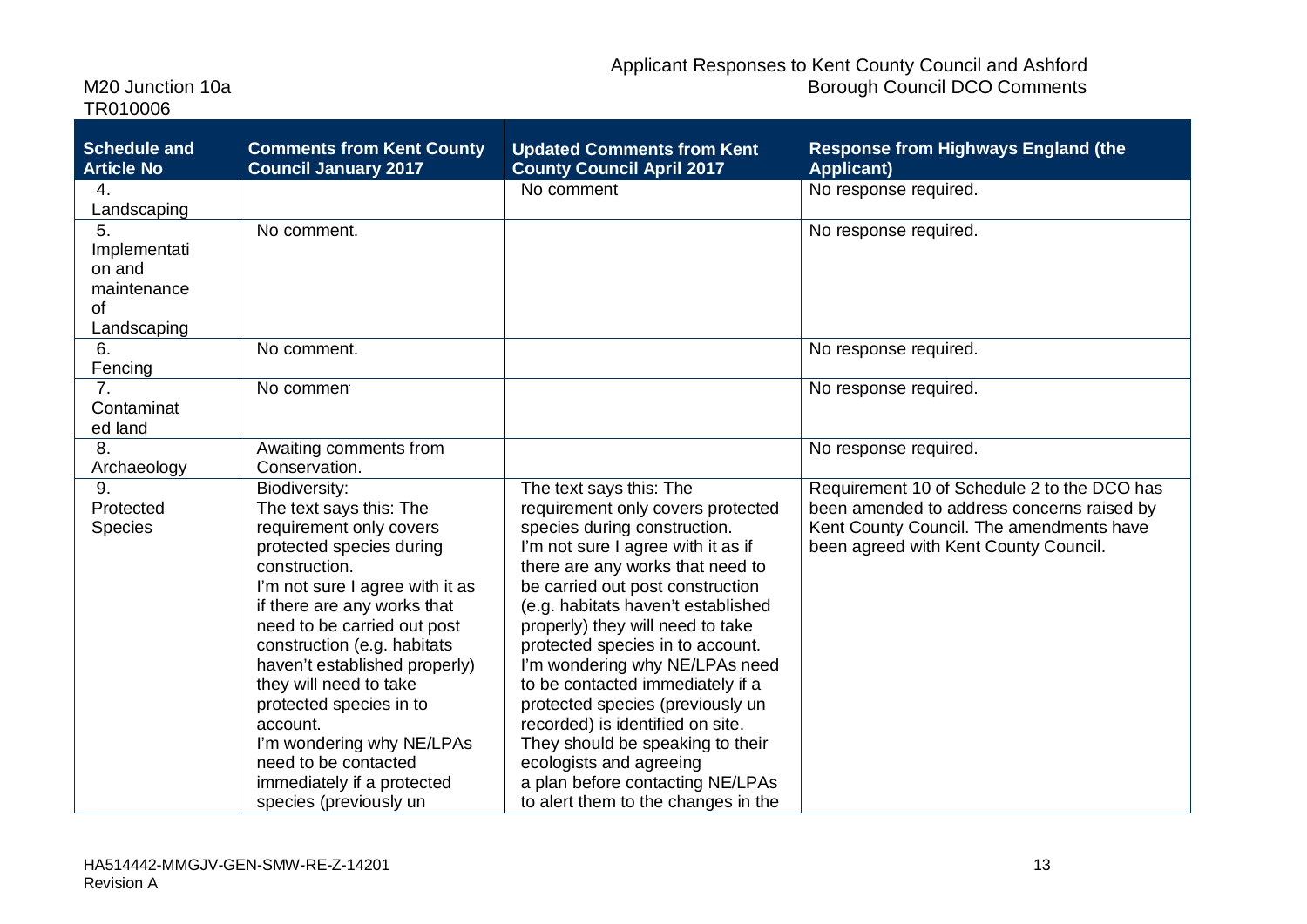| <b>Schedule and</b><br><b>Article No</b> | <b>Comments from Kent County</b><br><b>Council January 2017</b> | <b>Updated Comments from Kent</b><br><b>County Council April 2017</b> | <b>Response from Highways England (the</b><br><b>Applicant)</b> |
|------------------------------------------|-----------------------------------------------------------------|-----------------------------------------------------------------------|-----------------------------------------------------------------|
|                                          | recorded) is identified on site.                                | mitigation strategies/monitoring                                      |                                                                 |
|                                          | They should be speaking to                                      | plans. Works should stop but I'm                                      |                                                                 |
|                                          | their ecologists and agreeing                                   | not keen on the arbitrary 10metre                                     |                                                                 |
|                                          | a plan before contacting                                        | buffer - if a protected species is                                    |                                                                 |
|                                          | NE/LPAs to alert them to the                                    | recorded within a particular                                          |                                                                 |
|                                          | changes in the mitigation                                       | habitat it is likely that it may be                                   |                                                                 |
|                                          | strategies/monitoring plans.                                    | present within all of that habitat                                    |                                                                 |
|                                          | Works should stop but I'm not                                   | not just 10 metres. Their ecologist                                   |                                                                 |
|                                          | keen on the arbitrary 10metre                                   | should be identifying the area that                                   |                                                                 |
|                                          | buffer - if a protected species                                 | they should cease work. I'd                                           |                                                                 |
|                                          | is recorded within a particular                                 | expect an ecologist to be present                                     |                                                                 |
|                                          | habitat it is likely that it may                                | on site for the majority of the                                       |                                                                 |
|                                          | be present within all of that                                   | works (where it will result in a loss                                 |                                                                 |
|                                          | habitat not just 10 metres.                                     | of natural habitat) so this shouldn't                                 |                                                                 |
|                                          | Their ecologist should be                                       | cause them any delay.                                                 |                                                                 |
|                                          | identifying the area that they                                  | There does not appear to be any                                       |                                                                 |
|                                          | should cease work. I'd expect                                   | reference to the Ashford Green                                        |                                                                 |
|                                          | an ecologist to be present on                                   | <b>Corridor Local Nature Reserve</b>                                  |                                                                 |
|                                          | site for the majority of the                                    | (LNR) and Highfield Lane                                              |                                                                 |
|                                          | works (where it will result in a                                | Roadside Nature Reserve (RNR).                                        |                                                                 |
|                                          | loss of natural habitat) so this                                | KCC does not consider that the                                        |                                                                 |
|                                          | shouldn't cause them any                                        | appropriate mitigation measures                                       |                                                                 |
|                                          | delay.                                                          | are proposed and secured in the                                       |                                                                 |
|                                          | There does not appear to be                                     | DCO to mitigate for the loss of                                       |                                                                 |
|                                          | any reference to the Ashford                                    | these habitats. Please can the                                        |                                                                 |
|                                          | <b>Green Corridor Local Nature</b>                              | applicant confirm whether                                             |                                                                 |
|                                          | Reserve (LNR) and Highfield                                     | additional information has been                                       |                                                                 |
|                                          | Lane Roadside Nature                                            | submitted in respect of this point as                                 |                                                                 |
|                                          | Reserve (RNR). KCC does                                         | KCC are unable at present to see if                                   |                                                                 |
|                                          | not consider that the                                           | the above issue has been resolved.                                    |                                                                 |
|                                          | appropriate mitigation                                          | It would be preferable if protected                                   |                                                                 |
|                                          | measures are proposed and                                       | species and nesting birds had not                                     |                                                                 |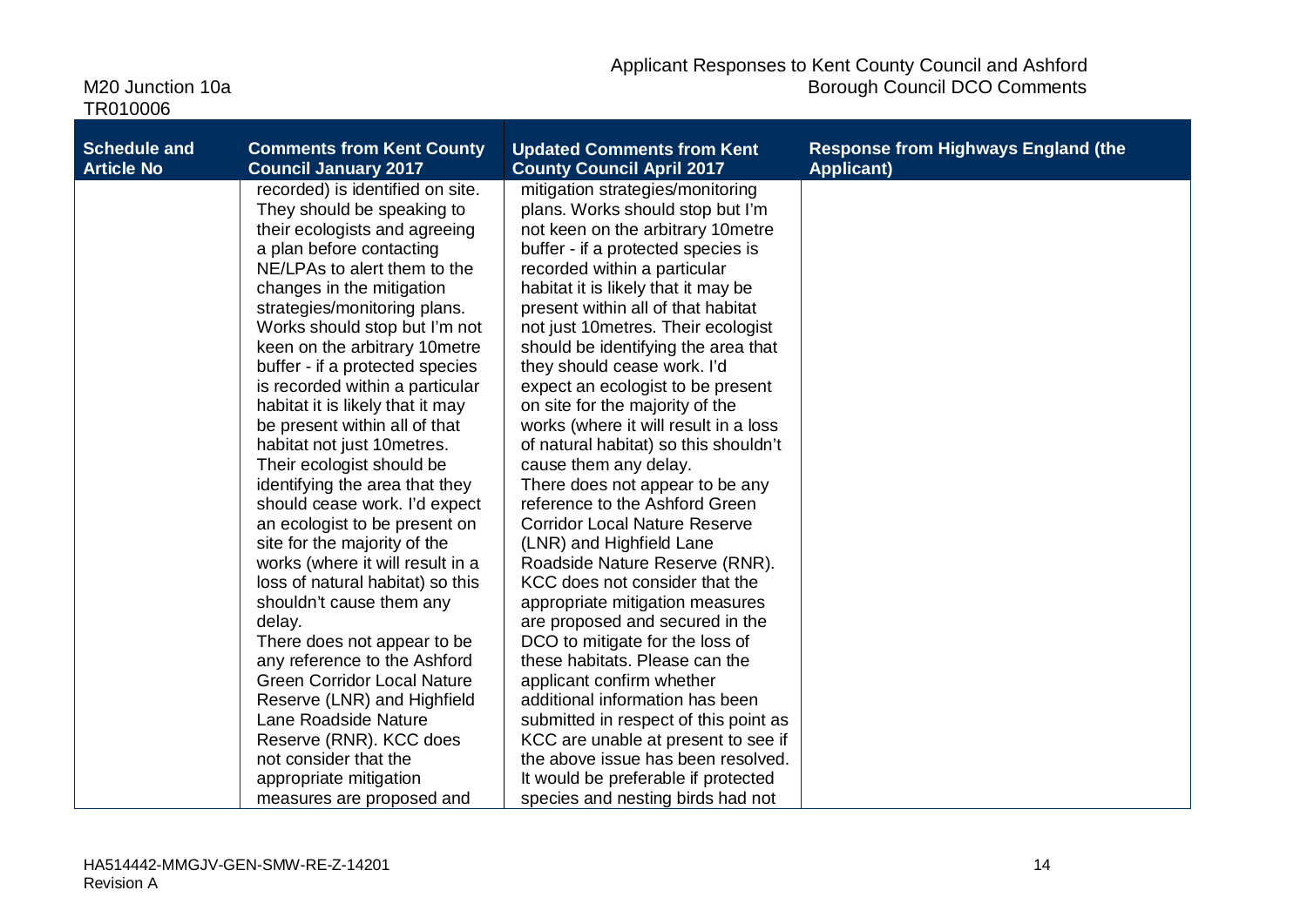| M20 Junction 10a |  |
|------------------|--|
| TR010006         |  |

| <b>Schedule and</b> | <b>Comments from Kent County</b>                                     | <b>Updated Comments from Kent</b>                                                                                                                                                                                                                                                                                                                                                                                                                                                                                                                                                                                                                                                                                                                                                                                                                                                                                                                                                                                             | <b>Response from Highways England (the</b> |
|---------------------|----------------------------------------------------------------------|-------------------------------------------------------------------------------------------------------------------------------------------------------------------------------------------------------------------------------------------------------------------------------------------------------------------------------------------------------------------------------------------------------------------------------------------------------------------------------------------------------------------------------------------------------------------------------------------------------------------------------------------------------------------------------------------------------------------------------------------------------------------------------------------------------------------------------------------------------------------------------------------------------------------------------------------------------------------------------------------------------------------------------|--------------------------------------------|
| <b>Article No</b>   | <b>Council January 2017</b>                                          | <b>County Council April 2017</b>                                                                                                                                                                                                                                                                                                                                                                                                                                                                                                                                                                                                                                                                                                                                                                                                                                                                                                                                                                                              | <b>Applicant)</b>                          |
|                     | secured in the DCO to<br>mitigate for the loss of these<br>habitats. | been combined in the same<br>paragraphs. Birds (unless schedule<br>1) are only protected under the<br>Wildlife and Countryside Act when<br>nesting.<br>An amendment is required to<br>Article 10(1-3) along the following<br>lines. (all references to breeding<br>birds have been removed) The<br>additional wording is shown<br>highlighted in yellow.<br>$10.$ -(1) In the event that any<br>protected species found at any<br>time when carrying out the<br>authorised development, which<br>were not previously identified in the<br>environmental statement, the<br>undertaker must cease<br>construction works and report it<br>immediately to the ecological clerk<br>of works.<br>(2) The undertaker must prepare a<br>written scheme for the protection<br>and mitigation measures for<br>any protected species found<br>when carrying out the<br>authorised development,<br>which we're not previously<br>identified in the environmental<br>statement.<br>(3) The undertaker must<br>implement the written scheme |                                            |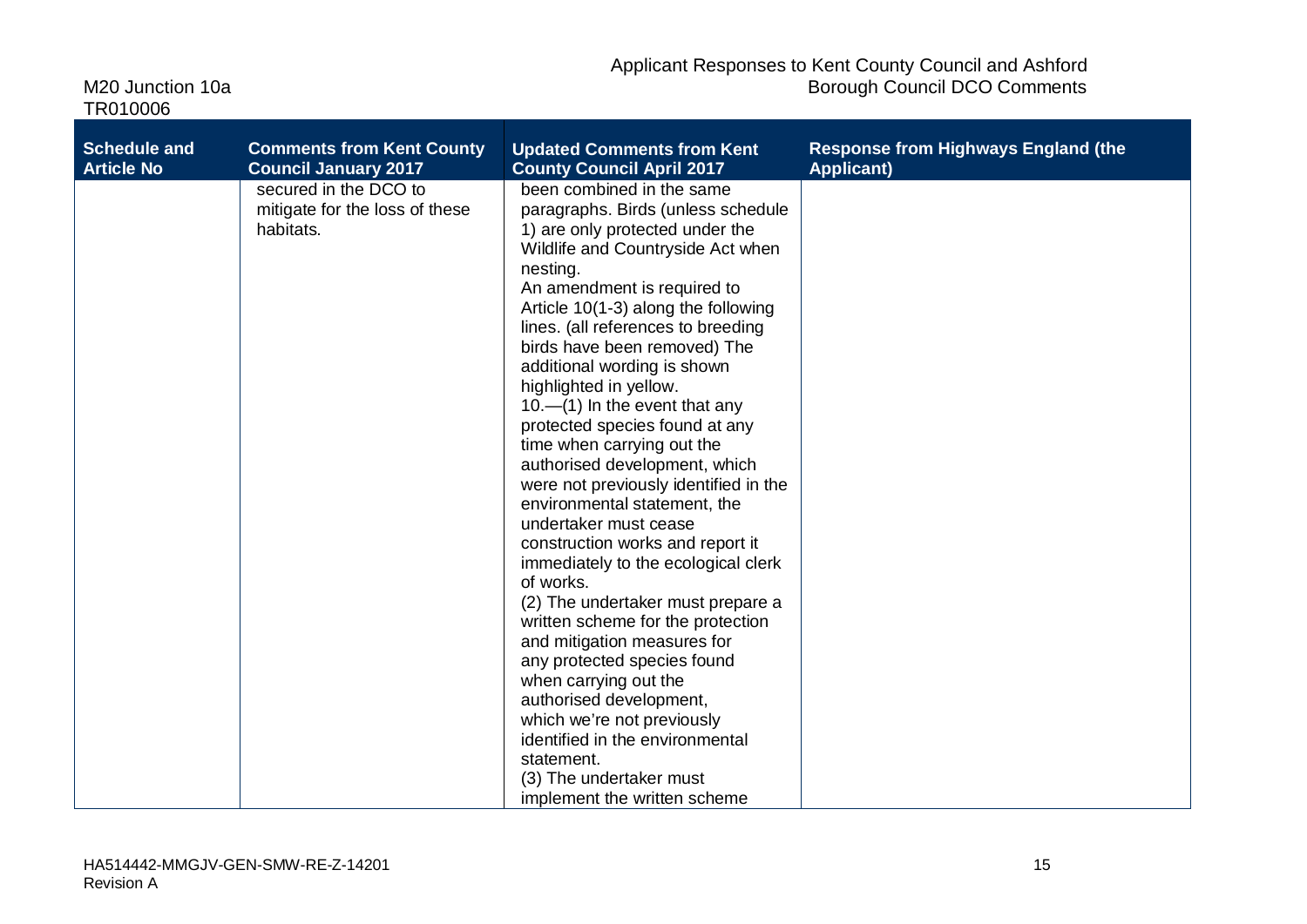| M <sub>20</sub> Junction 10a |  |
|------------------------------|--|
| TR010006                     |  |

| <b>Schedule and</b> | <b>Comments from Kent County</b> | <b>Updated Comments from Kent</b>                                                                                                                                                                                                                                                                                                                                                                                                                                                                                                                                                                                                                                                                                                                                                                                                                                                                                                                                                                                                                           | <b>Response from Highways England (the</b> |
|---------------------|----------------------------------|-------------------------------------------------------------------------------------------------------------------------------------------------------------------------------------------------------------------------------------------------------------------------------------------------------------------------------------------------------------------------------------------------------------------------------------------------------------------------------------------------------------------------------------------------------------------------------------------------------------------------------------------------------------------------------------------------------------------------------------------------------------------------------------------------------------------------------------------------------------------------------------------------------------------------------------------------------------------------------------------------------------------------------------------------------------|--------------------------------------------|
| <b>Article No</b>   | <b>Council January 2017</b>      | <b>County Council April 2017</b>                                                                                                                                                                                                                                                                                                                                                                                                                                                                                                                                                                                                                                                                                                                                                                                                                                                                                                                                                                                                                            | <b>Applicant)</b>                          |
|                     |                                  | prepared under sub-<br>paragraph (2) immediately<br>and construction must not<br>recommence within the area<br>identified within the written<br>scheme until any necessary<br>licences are obtained.<br>Unless there is a need for a<br><b>European Protected Species</b><br>licence or the proposed mitigation<br>will change mitigation agreed as<br>part of an existing EPS licence -<br>NE will be unlikely to want to<br>know that additional protected<br>species have been recorded.<br>The LPA should be contacted with<br>details of the written scheme as it<br>may impact existing proposed<br>mitigation areas or the long term<br>monitoring.<br>Breeding Birds - Why does the<br>reference to breeding birds need<br>to be included? Particularly as<br>paragraph 5.1.1 (appendix 8.4<br>Protected species report Birds)<br>states the following:<br>5.1.1 Vegetation clearance to<br>facilitate both the Main and<br>Alternative Scheme would<br>pose risks to nesting birds,<br>including killing or injuring due to<br>physical removal of |                                            |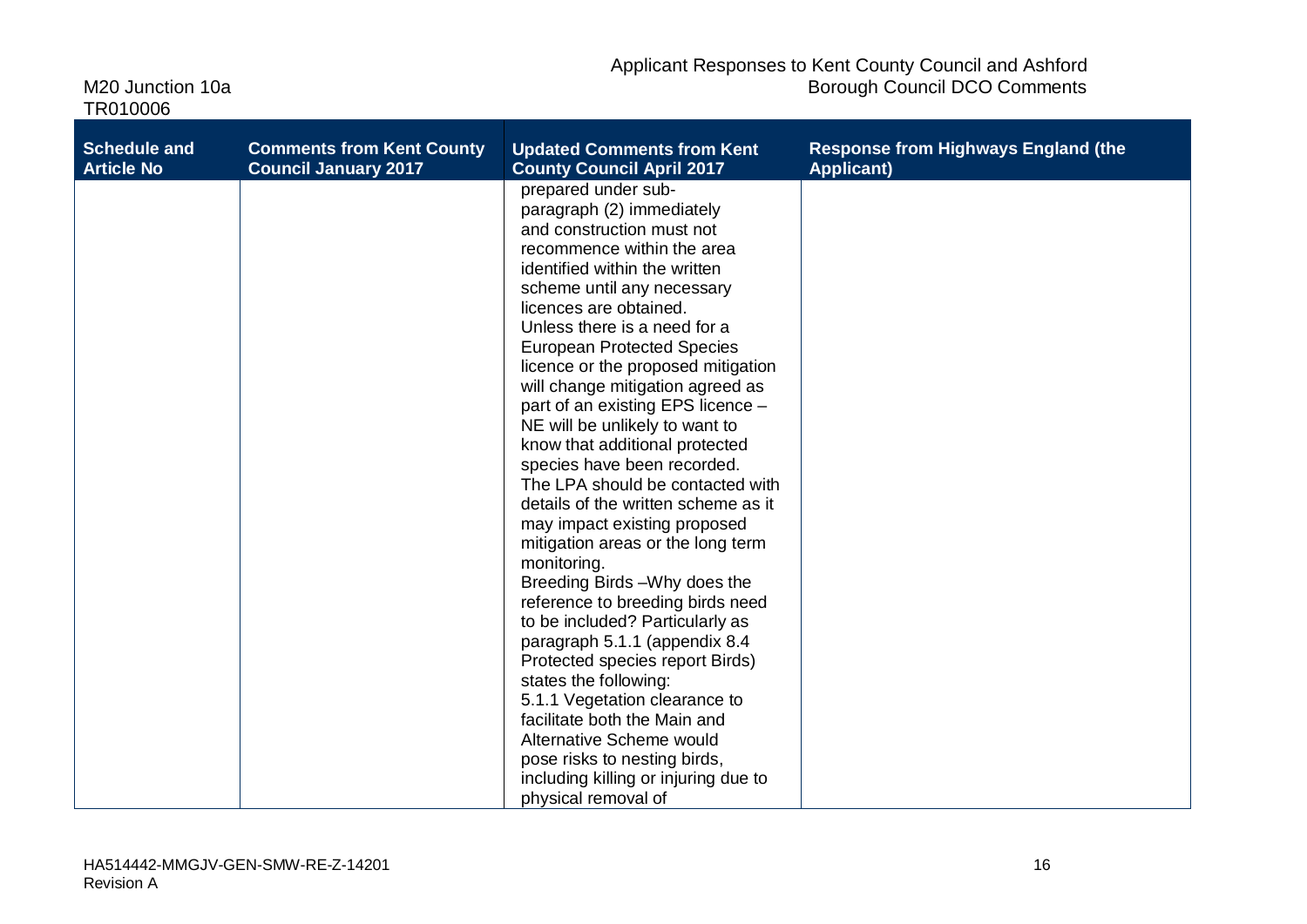| <b>Schedule and</b> | <b>Comments from Kent County</b> | <b>Updated Comments from Kent</b>                                                                                                                                                                                                                                                                                                                                                                                                                                                                                                                                                                                                                                                                                                                                                                                                                                                                                                                                                                                                                                                 | <b>Response from Highways England (the</b> |
|---------------------|----------------------------------|-----------------------------------------------------------------------------------------------------------------------------------------------------------------------------------------------------------------------------------------------------------------------------------------------------------------------------------------------------------------------------------------------------------------------------------------------------------------------------------------------------------------------------------------------------------------------------------------------------------------------------------------------------------------------------------------------------------------------------------------------------------------------------------------------------------------------------------------------------------------------------------------------------------------------------------------------------------------------------------------------------------------------------------------------------------------------------------|--------------------------------------------|
| <b>Article No</b>   | <b>Council January 2017</b>      | <b>County Council April 2017</b>                                                                                                                                                                                                                                                                                                                                                                                                                                                                                                                                                                                                                                                                                                                                                                                                                                                                                                                                                                                                                                                  | <b>Applicant)</b>                          |
|                     |                                  | the trees whilst birds are present,<br>or due to disturbance or<br>destruction of a nest.<br>These would constitute an offence<br>under the Wildlife and<br>Countryside Act (1981).<br>5.1.2 The best mitigation would be<br>to avoid undertaking vegetation<br>clearance during<br>the bird breeding season (March -<br>September). However, where it<br>could not be avoided, any tree,<br>scrub or hedgerow clearance<br>would require an experienced<br>ecologist to check the vegetation<br>first for signs of nesting birds, and<br>provide supervision throughout<br>the operation. In the event that a<br>nest is found, works must stop<br>and a buffer zone established<br>of a size appropriate to the<br>species and context of the nest<br>within the surrounding habitat<br>would be required. The works<br>would not resume until it is<br>evident that the nest is no longer<br>in use.<br>In addition, only breeding birds<br>have been mentioned in this<br>article whereas the ES submitted<br>with the DCO included mitigation<br>measures cover all relevant |                                            |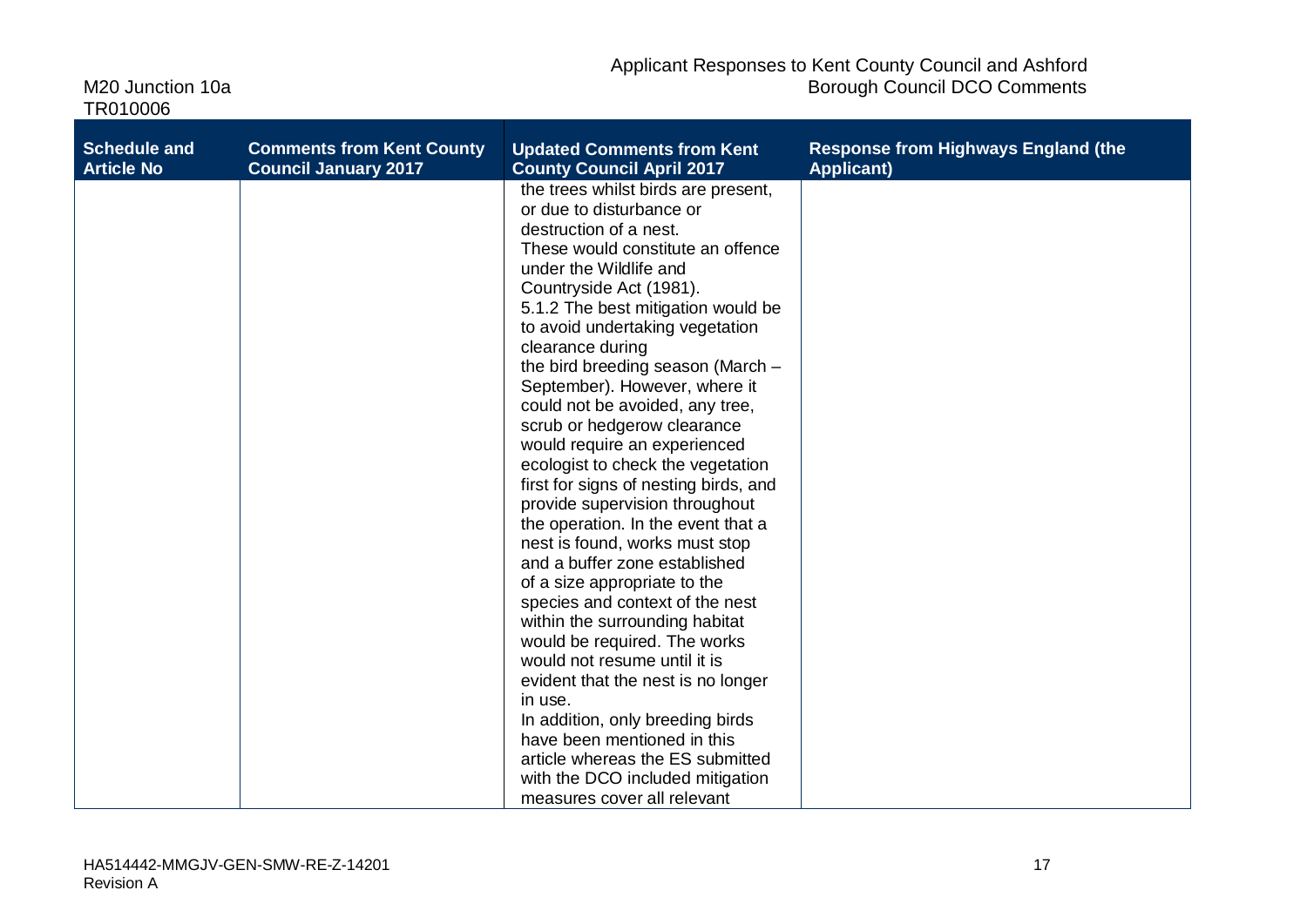| <b>Schedule and</b><br><b>Article No</b> | <b>Comments from Kent County</b><br><b>Council January 2017</b>                                                                                                                                                                                                                               | <b>Updated Comments from Kent</b><br><b>County Council April 2017</b>                                                                                                                                                                                                                                                                                      | <b>Response from Highways England (the</b><br><b>Applicant)</b>                              |
|------------------------------------------|-----------------------------------------------------------------------------------------------------------------------------------------------------------------------------------------------------------------------------------------------------------------------------------------------|------------------------------------------------------------------------------------------------------------------------------------------------------------------------------------------------------------------------------------------------------------------------------------------------------------------------------------------------------------|----------------------------------------------------------------------------------------------|
|                                          |                                                                                                                                                                                                                                                                                               | protected species recorded within<br>the site. The applicants have<br>already detailed that they are<br>going to carry out mitigation for<br>breeding birds so do breeding<br>birds need to be included within<br>the article?<br>KCC would welcome discussions<br>with the applicant on the wording<br>of this article in light of the above<br>comments. |                                                                                              |
| 10.Traffic<br>Management                 | Highway Operations have not<br>seen draft plan. Does it include                                                                                                                                                                                                                               |                                                                                                                                                                                                                                                                                                                                                            | A draft Traffic and Transport Management Plan<br>was submitted at Deadline 6 (PINS reference |
|                                          | allowance should Operation<br>Stack be initiated when Traffic                                                                                                                                                                                                                                 |                                                                                                                                                                                                                                                                                                                                                            | REP6-033). Kent County Council will be<br>consulted on the CEMP, of which the Traffic and    |
|                                          | Management is in place?<br>KCC to agree the Traffic and                                                                                                                                                                                                                                       |                                                                                                                                                                                                                                                                                                                                                            | Transport Management Plan forms part, under<br>Requirement 3 of Schedule 2 to the DCO.       |
|                                          | Transport Management Plan.                                                                                                                                                                                                                                                                    |                                                                                                                                                                                                                                                                                                                                                            |                                                                                              |
| 11. Detailed design                      | KCC to be consulted on the<br>detailed design.                                                                                                                                                                                                                                                | Reference to the local highways<br>authority included as per comments<br>made at the hearings in February<br>2017                                                                                                                                                                                                                                          | No response required.                                                                        |
| 12. Surface and<br>foul water drainage   | KCC have previously reviewed<br>the Flood Risk Assessments<br>and Drainage Strategies and are<br>generally satisfied with the<br>principles discussed. KCC as<br>the Lead Local Flood Authority<br>should be added as the<br>statutory consultee for surface<br>water drainage in planning in | Reference to the local highways<br>authority included as per comments<br>made at the hearings in February<br>2017                                                                                                                                                                                                                                          | No response required.                                                                        |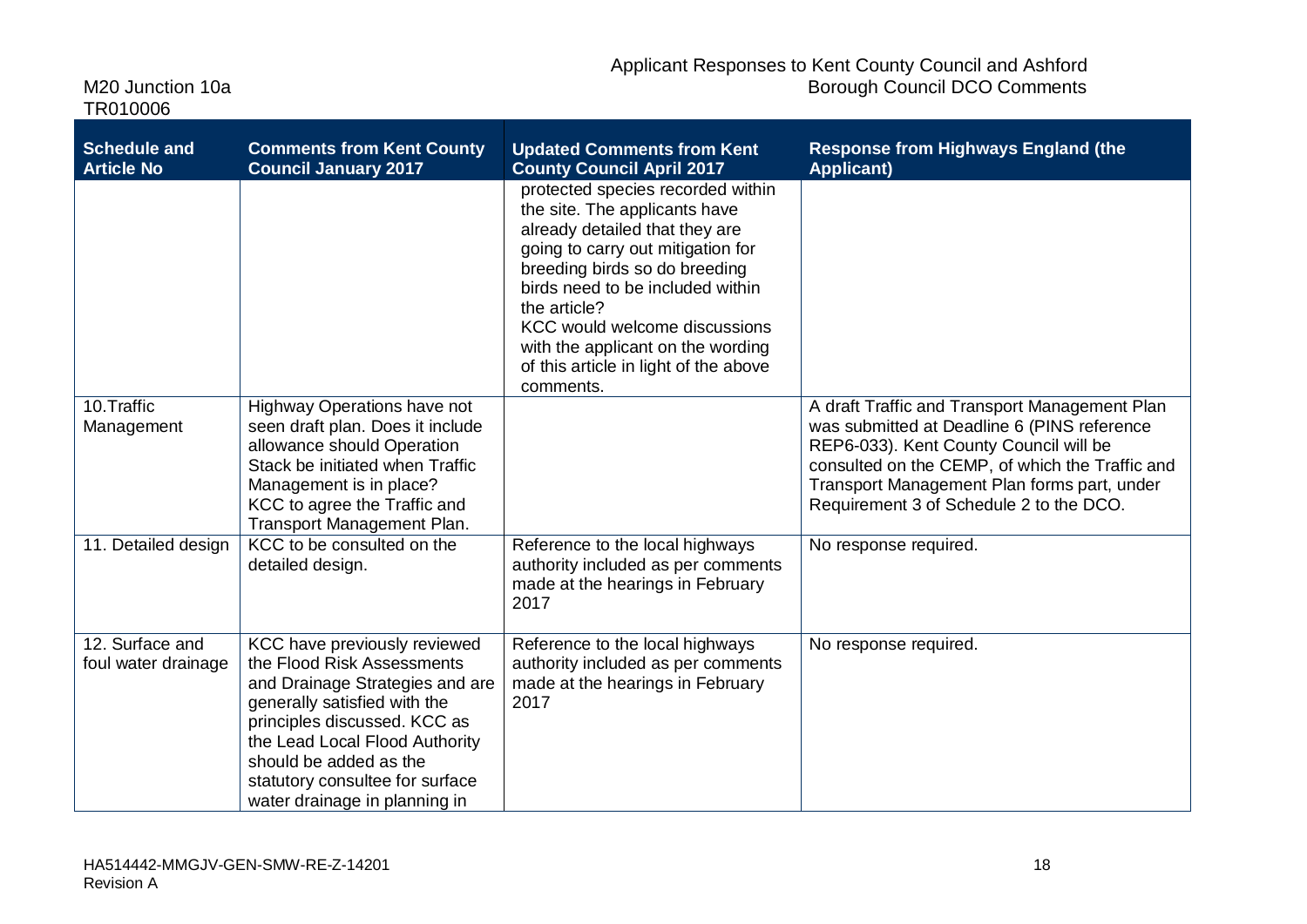| <b>Schedule and</b><br><b>Article No</b>               | <b>Comments from Kent County</b><br><b>Council January 2017</b>                                                                                               | <b>Updated Comments from Kent</b><br><b>County Council April 2017</b>                                             | <b>Response from Highways England (the</b><br><b>Applicant)</b> |
|--------------------------------------------------------|---------------------------------------------------------------------------------------------------------------------------------------------------------------|-------------------------------------------------------------------------------------------------------------------|-----------------------------------------------------------------|
|                                                        | order to review the detailed<br>drainage scheme information in<br>conjunction with the local<br>planning authority, the<br>Environment Agency and the<br>IDB. |                                                                                                                   |                                                                 |
| 13. Approvals and<br>amendments<br>to approved details | No comments.                                                                                                                                                  |                                                                                                                   | No response required.                                           |
| 14. Alternative<br>A2070 options                       | Highways: KCC will be<br>consulted on planning for Stour<br>Park site.                                                                                        | Reference to the local highways<br>authority included as per comments<br>made at the hearings in February<br>2017 | No response required.                                           |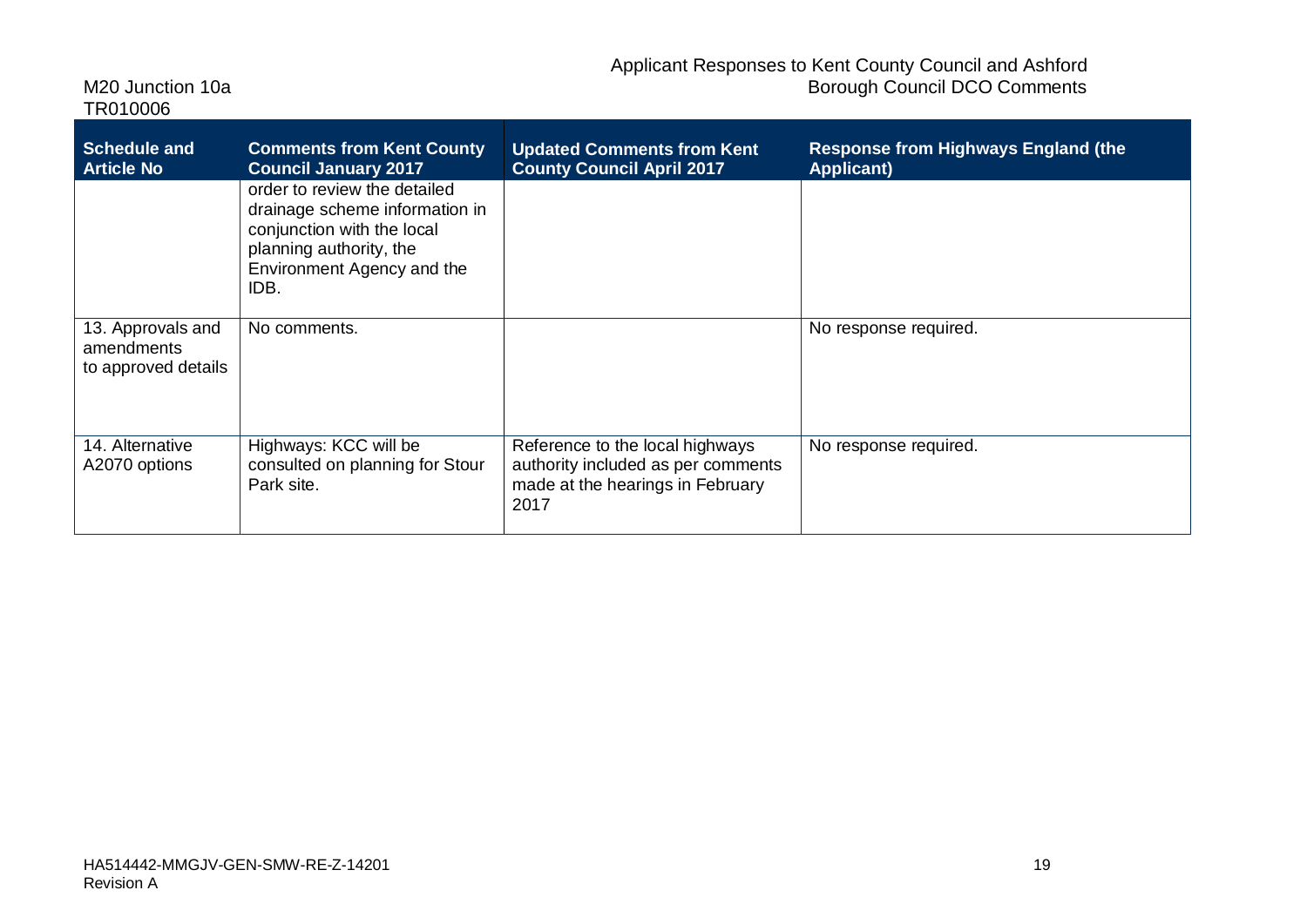### 2. Ashford Borough Council

#### 2.1 Applicant Responses to Ashford Borough Council DCO Articles Comments

| <b>Article Number</b>                                | <b>Ashford Borough Council comments</b>                                                                                                                                                                                                        | <b>Response from Highways England (the Applicant)</b>                                                             |
|------------------------------------------------------|------------------------------------------------------------------------------------------------------------------------------------------------------------------------------------------------------------------------------------------------|-------------------------------------------------------------------------------------------------------------------|
| <b>7 Planning permission</b>                         | Does this wording protect KCC for the<br>purposes of carrying out the turning loop<br>works? If not it needs to be amended to cover<br>it.                                                                                                     | Please refer to the Applicant's response to the same point<br>which has been raised by Kent County Council above. |
| 8 Limits of deviation                                | See ABC's previous comments (Annex 2 of<br>written representations submitted at Deadline<br>3, and Annex 3 of ABC's representations<br>submitted at Deadline 5).                                                                               | Please refer to the Applicant's response to the same point<br>which has been raised by Kent County Council above. |
| 31 Temporary use of land                             | ABC is still of the view that HE should acquire<br>plot 3/14/a permanently See ABC's previous<br>comments (Annex 2 of written<br>representations submitted at Deadline 3, and<br>Annex 3 of ABC's representations submitted<br>at Deadline 5). | No response required.                                                                                             |
| 36 Special Category Land                             | See ABC's previous comments on the<br>replacement land (Annex 2 of written<br>representations submitted at Deadline 3, and<br>Annex 3 of ABC's representations submitted<br>at Deadline 5).                                                    | No response required.                                                                                             |
| 39 Tree subject to Tree<br><b>Preservation Order</b> | The current drafting is not acceptable. It<br>needs to be amended to cover the following:                                                                                                                                                      | Article 39 of the DCO has been amended to address the<br>concerns raised by Ashford Borough Council.              |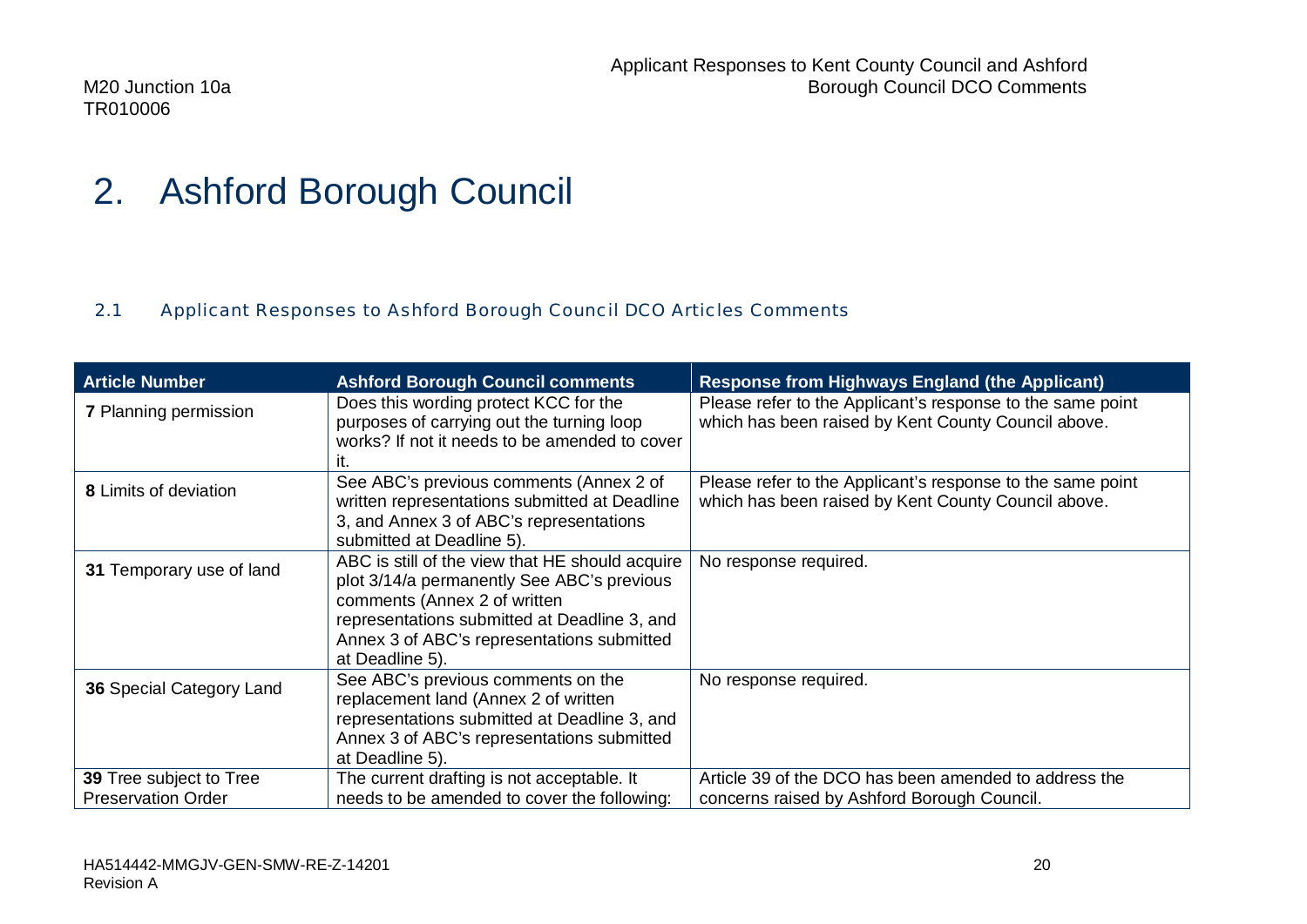| TR010006              |                                                                                                                                                                                                                                                    |                                                       |
|-----------------------|----------------------------------------------------------------------------------------------------------------------------------------------------------------------------------------------------------------------------------------------------|-------------------------------------------------------|
| <b>Article Number</b> | <b>Ashford Borough Council comments</b>                                                                                                                                                                                                            | <b>Response from Highways England (the Applicant)</b> |
|                       | The removal of any of the TPO trees should<br>be subject to agreement with the ABC.<br>Trees are to be replaced where possible, this<br>will be subject to agreement with the council.<br>(gu 20.08).<br>The ABC TPO reference needs confirmation. |                                                       |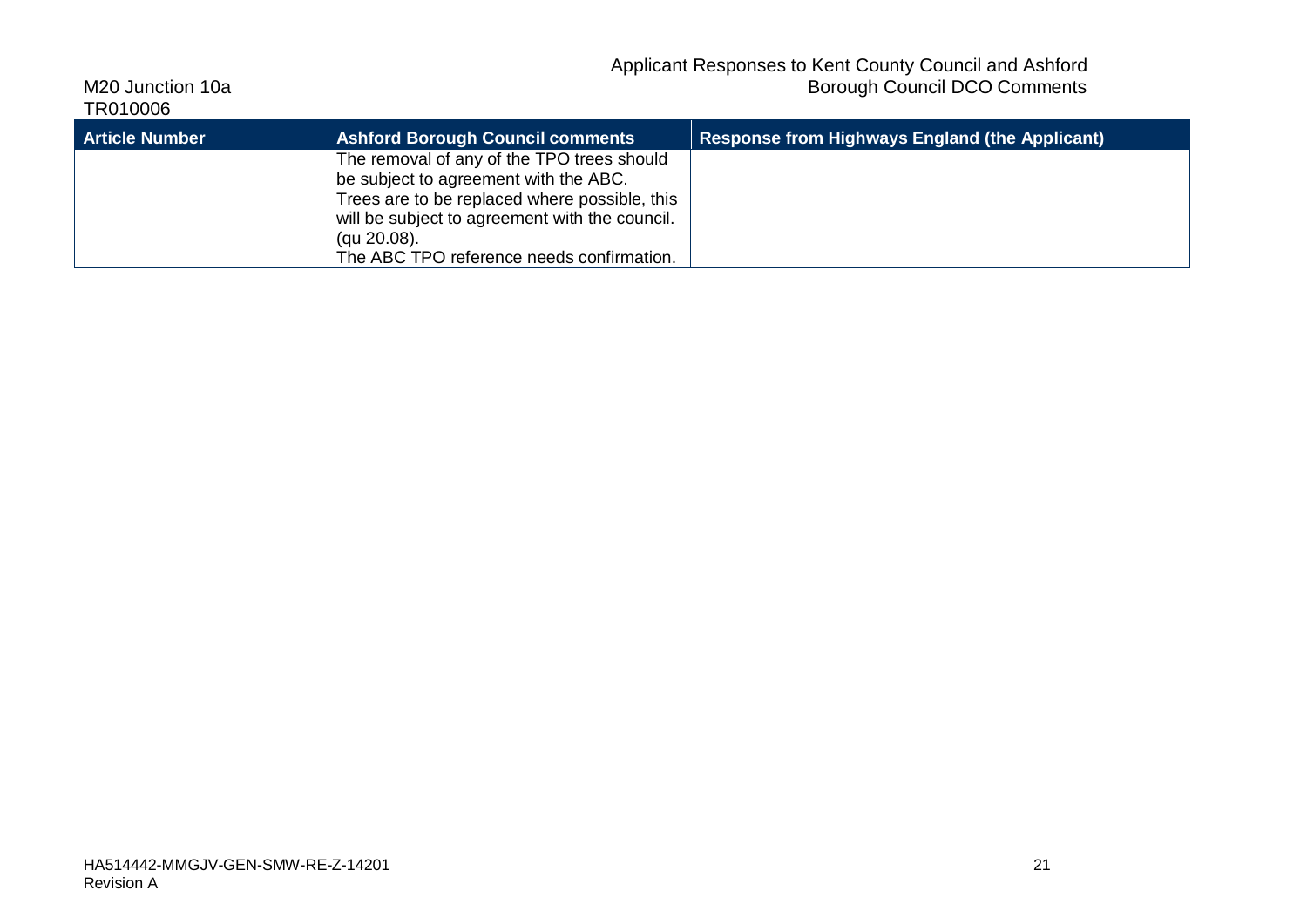#### 2.2 Applicant Responses to Ashford Borough Council DCO Schedules Comments

| <b>Schedule 2 Requirement</b>                             | <b>Ashford Borough Council comments</b>                                                                                                                                                                                                                                                                         | <b>Response from Highways England (the Applicant)</b>                                                                                                                                                                                                                                                                                                                                                                                                                                                                                                                                                                                                                                                                                                                                                                                          |
|-----------------------------------------------------------|-----------------------------------------------------------------------------------------------------------------------------------------------------------------------------------------------------------------------------------------------------------------------------------------------------------------|------------------------------------------------------------------------------------------------------------------------------------------------------------------------------------------------------------------------------------------------------------------------------------------------------------------------------------------------------------------------------------------------------------------------------------------------------------------------------------------------------------------------------------------------------------------------------------------------------------------------------------------------------------------------------------------------------------------------------------------------------------------------------------------------------------------------------------------------|
| 5 Landscaping                                             | The landscaping requirement has been<br>amended and now refers to the environmental<br>masterplan.<br>The environmental masterplan needs to be<br>approved by the SoS following consultation with<br>the LPA first. Add a requirement for the<br>environmental masterplan (see requirement 7 of<br>the M4 DCO). | The environmental masterplan is to be certified by the<br>Secretary of State under Article 44(1)(e) of the DCO. It is not<br>an item which requires consultation with the Council,<br>although the Applicant has met with the Council to discuss<br>the environmental masterplan and consequential<br>amendments have been made to the environmental<br>masterplan as a result. It is not intended to add a<br>Requirement in relation to the environmental masterplan.<br>Under Requirement 5 of Schedule 2 to the DCO, the<br>landscaping scheme, to be based on the environmental<br>masterplan, must be approved by the Secretary of State in<br>consultation with both the relevant planning authority and<br>local highway authority. This provides adequate opportunity<br>for the Council to be consulted on the proposed landscaping. |
| 6(1) Implementation and<br>maintenance of landscaping     | This should state requirement 5, not 4.                                                                                                                                                                                                                                                                         | This has previously been corrected in the DCO.                                                                                                                                                                                                                                                                                                                                                                                                                                                                                                                                                                                                                                                                                                                                                                                                 |
| <b>10 Protected species</b>                               | ABC defers to KCC's comments.                                                                                                                                                                                                                                                                                   | Please refer to the Applicant's response to the same point<br>which has been raised by Kent County Council above.                                                                                                                                                                                                                                                                                                                                                                                                                                                                                                                                                                                                                                                                                                                              |
| 11 Detailed Design                                        | See ABC's previous comments (Annex 2 of<br>written representations submitted at Deadline 3)                                                                                                                                                                                                                     | The Applicant has nothing further to add to its previous<br>submissions on this matter (see paragraph 001.21w of the<br>Applicant's "Response to Ashford Borough Council<br>Submissions at Deadline 3" (PINS reference REP4-018)).                                                                                                                                                                                                                                                                                                                                                                                                                                                                                                                                                                                                             |
| <b>13 Surface Water and Foul</b><br><b>Water Drainage</b> | See ABC's previous comments (Annex 2 of<br>written representations submitted at Deadline 3)                                                                                                                                                                                                                     | The Applicant has submitted a "Flood Risk Assessment<br>modelling addendum" (PINS reference OD-022) to the<br>Examining Authority. Discussions are on-going with the<br>Environment Agency in relation to this document and the<br>Applicant has also agreed to provide an updated Flood Risk                                                                                                                                                                                                                                                                                                                                                                                                                                                                                                                                                  |